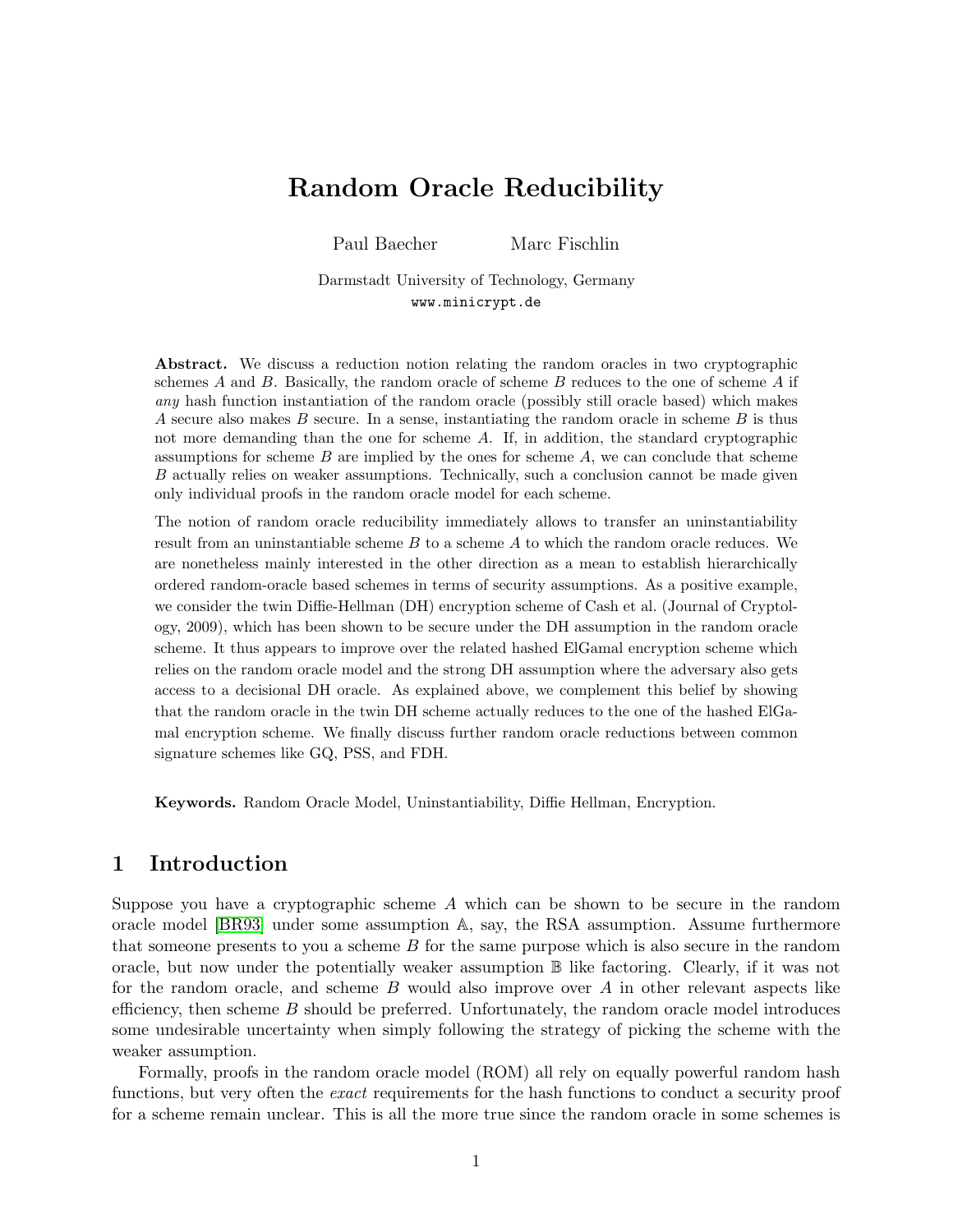<span id="page-1-1"></span>uninstantiable in the sense that no efficient hash function can securely replace the random oracle [\[CGH98\]](#page-16-0). For our example of schemes A and B above this means that scheme B may rely on a weaker assumption B, but the actual requirements on the hash function may be much stronger than the ones for  $A$ . In the extreme, the hash function in scheme  $B$  may be uninstantiable, whereas the hash function for A may rely on a very mild cryptographic assumption like collision-resistance (albeit no proof has been found for this so far).

A natural approach to overcome the problem would be to determine the exact requirements on the hash function and to show that scheme  $B$  also relies on weaker assumptions for the hash function than scheme A. However, pinning down these properties of random oracles is often tedious and does not yield the desired result, especially since one would also need to show that the properties are necessary. One example is the hash function properties for OAEP, where Boldyreva and Fischlin [\[BF05,](#page-15-1) [BF06\]](#page-15-2) and later Kiltz et al. [\[KOS10\]](#page-16-1) gave necessary and, for much weaker security notions than IND-CCA, sufficient conditions on the hash function (in combination with further assumption about the underlying trapdoor permutation). None of these results, however, shows the desired kind of strong security. To complement these results, Kiltz and Pietrzak [\[KP09\]](#page-17-0) claimed that for arbitrary trapdoor permutations the hash function in OAEP cannot be instantiated securely to derive IND-CCA security. The latter result is not known to be applicable to specific trapdoor permutations like RSA, though.

RANDOM ORACLE REDUCIBILITY. The strategy we suggest here is based on the classical reductionist approach to relate cryptographic assumptions: Show that any hash function  $H$ , ranging from efficient instantiations to random oracles, which makes scheme A secure under assumptions A also makes scheme B secure under assumptions  $\mathbb B$ . Technically, this seems to be too optimistic because hash functions in different schemes often cannot be used unchanged but rely on different domains, ranges etc. We thus allow for a "structural" transformation  $T^H$  of H for scheme B, possibly depending on the specific hash function. There are three possibilities to relate the hash functions in the schemes:

**Definition 1.1 (Random Oracle Reducibility — Informally)** Let  $\mathbb{A}$  and  $\mathbb{B}$  be some sets of assumptions. A random oracle in scheme B strictly resp. strongly resp. weakly reduces to the random oracle in scheme A if for every hash function  $H$  there exists a transformation  $T$  such that

<span id="page-1-0"></span>

|  | strictly: $A^H$ secure under $A \implies$ scheme $B^{T^H}$ secure under $\mathbb B$                                                                                                                                                                                                                                              |
|--|----------------------------------------------------------------------------------------------------------------------------------------------------------------------------------------------------------------------------------------------------------------------------------------------------------------------------------|
|  | $\begin{array}{lcl} \textit{strongly:} & A^H \textit{ secure under } \mathbb{A} & \Longrightarrow & \left\{ \begin{array}{lcl} \textit{scheme } B^{T^H} \textit{ secure under } \mathbb{A} \cup \mathbb{B} \\ \textit{and } B^{T^{H'}} \textit{secure under } \mathbb{B} \textit{ for some } H' \end{array} \right. \end{array}$ |
|  | weakly: $A^H$ secure under $A \implies$ scheme $B^{T^H}$ secure under $A \cup B$                                                                                                                                                                                                                                                 |

Several details are hidden in this informal definition, of course, e.g., what a "secure" scheme is, which properties the transformation must satisfy, or how cryptographic assumptions of hash function instantiations are dealt with. We fill in these details in the formal definition and keep it informal for now. We note, however, that the formal definition covers any type of hash function, i.e., both oracle-based ones, as well as keyed hash functions with succinct descriptions, or mixtures thereof. In particular, the security of scheme  $B$  in the strong case may only be known for a random oracle  $H'$ .

For identical assumptions  $A = \mathbb{B}$ , or even if  $A \subseteq \mathbb{B}$ , all three notions coincide. The difference can be best explained for the case  $\mathbb{B} \subset \mathbb{A}$ , i.e., that the assumptions A are strictly stronger than  $\mathbb{B}$ . The strict notion can in this case be put informally as saying "Scheme B is strictly superior to scheme A in regard of the assumptions, even for the hash function." The strong and presumably more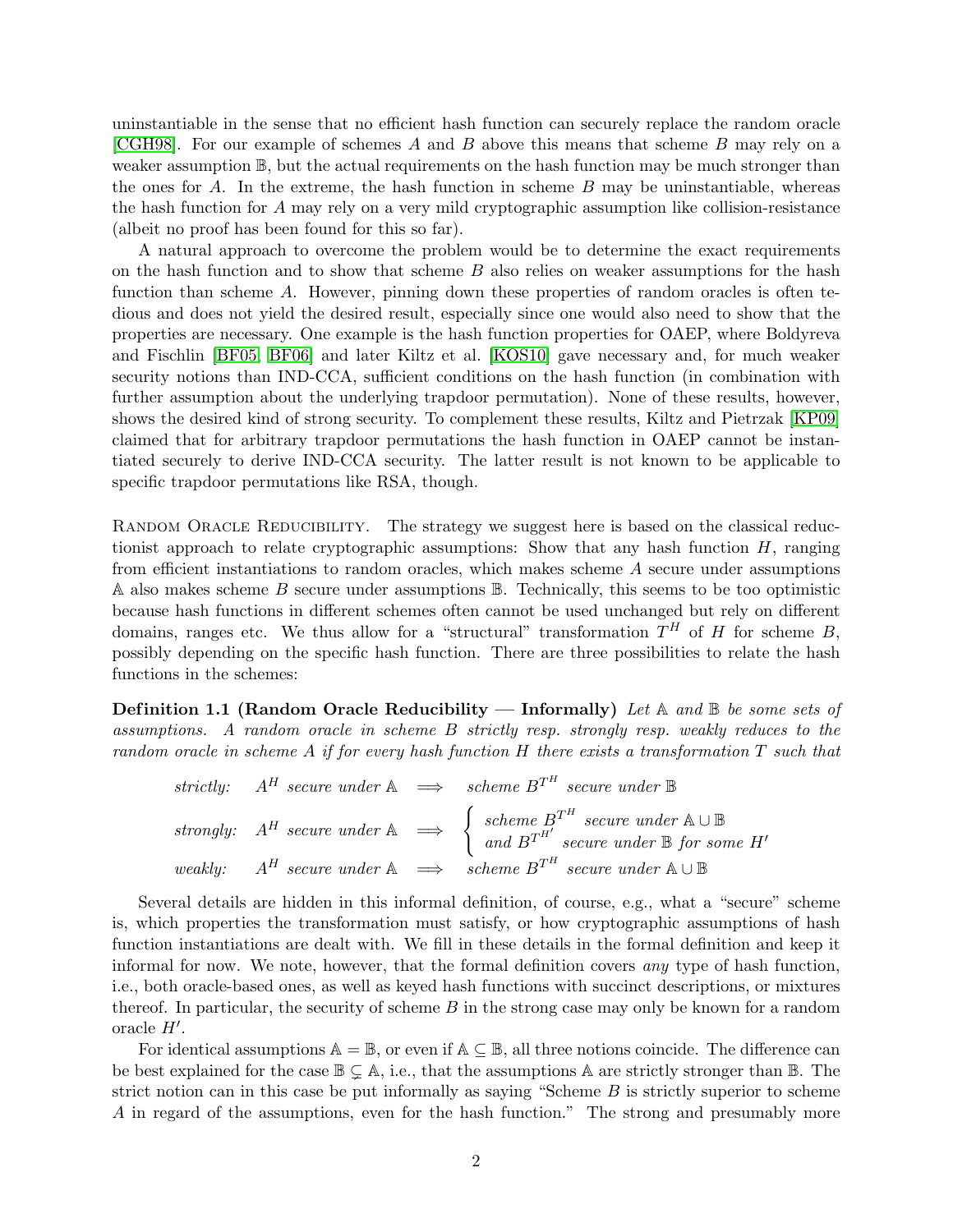<span id="page-2-0"></span>accessible approach can be described as "Scheme B is at least as good as scheme A in regard of the assumptions, but potentially superior." The weak case says that "Scheme B is at least as good as scheme A." In terms of security assumptions it seems that the strict and strong versions are the interesting ones (hence the names); the weak version does not provide any potential improvement concerning the assumption. We note that in the strong case often a security proof for scheme  $B$  in the random oracle model can be given without assuming security of A. We merely introduced the dependancy via the prerequisite of the implication to make the notions comparable.

As a first sanity check note how previous uninstantiability results relate to either kind of definition. If the hash function security of  $B$  can be (weakly, strongly, or strictly) reduced to the hash function security of A and B turns out to be uninstantiable, then this also follows for scheme  $A$ (else  $T^H$  would be a valid instantiation for B). In this regard the reduction approach also allows to extend uninstantiability results without directly showing the ineffectiveness of efficient hash functions. Vice versa, any new result about secure instantiations of A would immediately transfer to B. Also, uninstantiability immediately implies that there are schemes A (allowing efficient instantiations) and  $B$  (being uninstantiable) such that the random oracle for  $B$  does not (even weakly) reduce to the one for scheme A.

EXAMPLE: HASHED ELGAMAL ENCRYPTION. To show that the strong approach is applicable and the definition non-trivial we discuss the case of Hashed ElGamal encryption [\[ABR01\]](#page-15-3) and its chosen-ciphertext security proof under the strong Diffie-Hellman (DH) assumption in the random oracle model [\[CS03\]](#page-16-2). Here the strong DH assumption says that computing DH keys is infeasible even if given (restricted) access to a decisional DH oracle. Cash et al. [\[CKS09\]](#page-16-3) present a variant which can be shown to be CCA secure under the (regular) DH assumption in the random oracle model. This is a clear example of two schemes where the variant seems to improve over the original one in terms of assumption, but where this conclusion is technically not known to be sound because of the random oracle model.

The original hashed ElGamal encryption scheme encrypts a message under public key  $X = g^x$ as  $(Y, c)$ , where  $Y = g^y$  and  $c = \text{Enc}(k, m)$  for the hashed Diffie-Hellman key  $k = H(Y, X^y)$ and the symmetric encryption scheme Enc. The variant in [\[CKS09\]](#page-16-3) instead computes two related ephemeral Diffie-Hellman keys from public keys  $X_0 = g^{x_0}$  and  $X_1 = g^{x_1}$ , and derives a ciphertext  $(Y, c)$  for  $Y = g^y$  and  $c = \text{Enc}(k, m)$  for  $k = H(Y, X_0^y, X_1^y)$ . We show (for a slight derivate of the scheme in [\[CKS09\]](#page-16-3)) that the random oracles can be strongly reduced to the one of hashed ElGamal. Ciphertexts in our variant are defined as

$$
(Y, c, k_1)
$$
, where  $Y = g^y$ ,  $c = \text{Enc}(k_0, m)$  for  $k_0 = H(Y, X_0^y)$ ,  $k_1 = H(Y, X_1^y)$ ,

i.e., we split the hashing into two evaluations, one for each public key part, and use the second key as a kind of confirmation that the first key is computed correctly. We can view this as the transformation

$$
T^H(Y, Z_0, Z_1) = H(Y, Z_0)||H(Y, Z_1)
$$

and where we use a special symmetric encryption scheme where the key part  $k_1$  is output in clear.

We then prove that IND-CCA security for hashed ElGamal implies security of (our variant) of the twin DH scheme for any hash function  $H$  for the same assumptions that the hashed ElGamal is secure for. We also show that our variant is secure in the random oracle model assuming only the assumptions given in [\[CKS09\]](#page-16-3). It follows that the random oracle in our scheme is strongly reducible to the one of hashed ElGamal.

Note that yet another hashed ElGamal scheme, related to the original scheme, has been shown to be uninstantiable [\[BBP04\]](#page-15-4). The scheme differs in two important aspects from our scheme,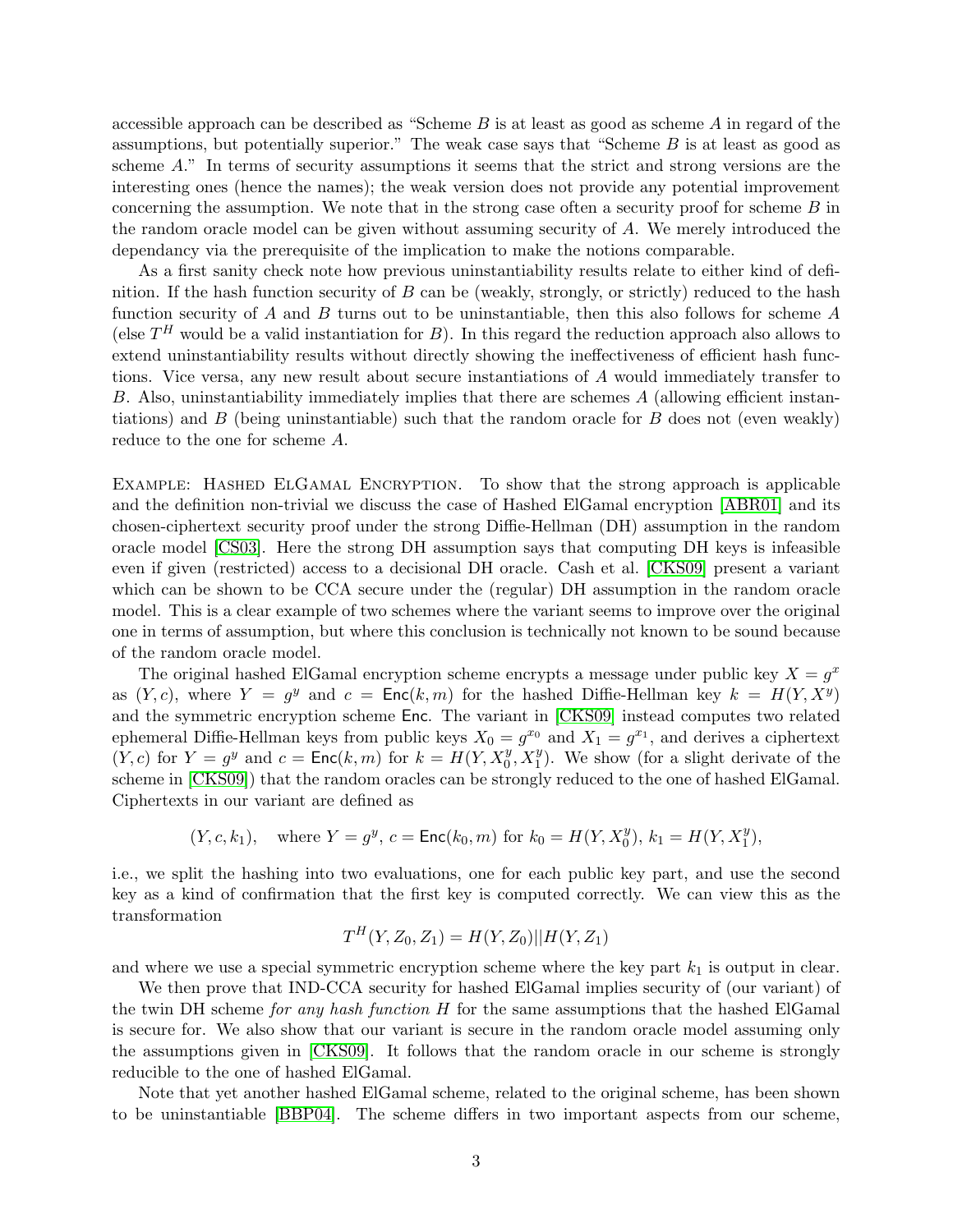<span id="page-3-2"></span>though. First, their hashed ElGamal encryption does not use randomness and is thus deterministic. Second, the security notion considered in [\[BBP04\]](#page-15-4) is IND-CCA-preservation which gives the adversary simultaneously access to the algorithms of the public-key scheme and the symmetric scheme involving secret keys. In contrast, we use the standard notion of IND-CCA security for the hybrid (public-key) scheme.

We note that the security reduction for our variant to the underlying primitives like the Diffie-Hellman problem for random oracle  $H'$  is looser than the one in [\[CKS09\]](#page-16-3) in terms of concrete bounds.[1](#page-3-0) At the same time our scheme relates the random oracle to the one in the original scheme. Of course, concreteness of security bounds is another important aspect, besides efficiency, when considering random oracle reducibility. In principle, it could be incorporated as an explicit requirement in the notion. We relinquish to do so because both aspects, tightness and efficiency, depend to some extend on the individual willingness to pay for the additional security guarantees through the random oracle reducibility.

REDUCTIONS FOR SIGNATURE SCHEMES. We give further examples of the applicability of the notion of random oracle reducibility by considering common signature schemes like Guillou-Quisquater [\[GQ88\]](#page-16-4) or PSS [\[BR96\]](#page-15-5) and showing that the random oracle of a probabilistic version of FDH [\[Cor00\]](#page-16-5) (Full-Domain Hash) reduces to the random oracles in these schemes. However, note that FDH signatures are only known to be uninstantiable according to [\[DOP05,](#page-16-6) [DHT11\]](#page-16-7) for plain hash evaluations over the message (i.e., no randomness). The first result only applies to random trapdoor permutations (i.e., the result is not known to apply to RSA), and the second more recent result holds when RSA is treated as a black-box group. Any progress in terms of uninstantiability of FDH signatures to our probabilistic case would thus immediately allow to conclude that the Guillou-Quisquater signature scheme and the PSS scheme are uninstantiable. This would somehow extend the uninstantiability result of Goldwasser and Kalai [\[GK03\]](#page-16-8) about general (and somewhat contrived) Fiat-Shamir schemes to the "more natural" species.

We discuss another random oracle reduction of (probabilistic) BLS signatures [\[BLS04\]](#page-15-6) to the Schnorr signature scheme [\[Sch91\]](#page-17-1). In this case, however, we need a non-standard assumption to make the reduction work, namely, the knowledge of exponent assumption KEA1 [\[HT98,](#page-16-9) [BP04\]](#page-15-7) which roughly says that when complementing a value X to a Diffie-Hellman tuple  $(X, Y, DH(X, Y))$ one must know the discrete logarithm  $y$  of  $Y$ . For the random oracles this means that, if our version of the BLS scheme is uninstantiable, then so is the Schnorr signature scheme, or the KEA1 assumption is false.[2](#page-3-1)

Some Words of Caution. Just as reductions between number-theoretic assumptions merely relate problems like factoring and RSA, but do not touch the question if RSA is really hard, a reduction for random oracles does not mean that scheme B, in and of itself, is secure (under assumptions B) or that the hash function can be securely instantiated. The reduction only says that scheme  $B$  can be made as secure as scheme  $A$  in regard of the hash function. Since we do not put any formal prerequisite about the security of scheme A, which could thus be insecure, the reduction could potentially be trivial.

However, as for relating number-theoretic assumptions, where the stronger assumption is usually accompanied by some hardness analysis, scheme A typically comes with some form of security

<span id="page-3-0"></span><sup>&</sup>lt;sup>1</sup>Note that both proofs are in the random oracle model where concrete bounds must be taken with a grain of salt anyway.

<span id="page-3-1"></span> $2^2$ To be precise we need the KEA1 assumption to hold even if one can get additional Schnorr signatures under the key  $X$ .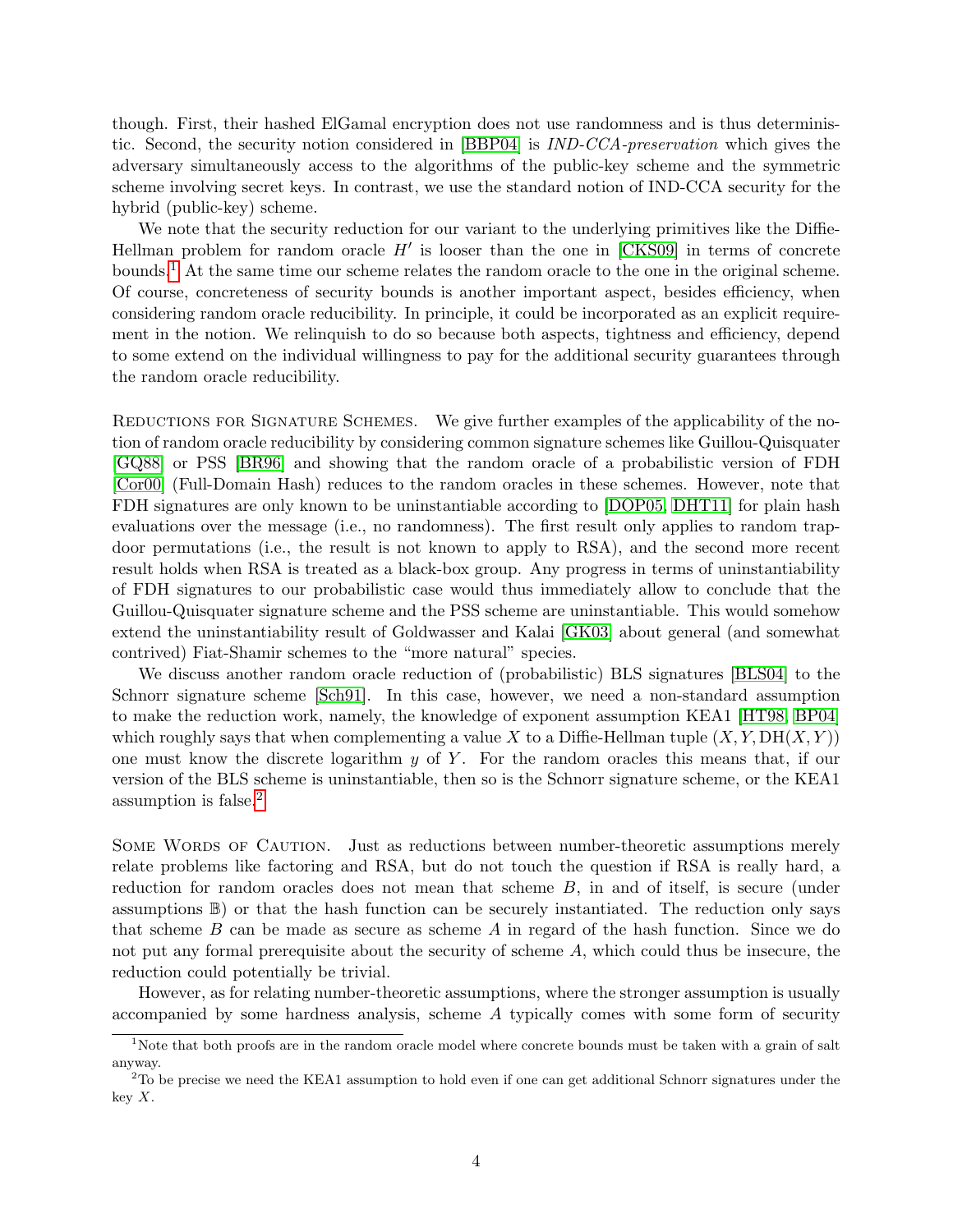<span id="page-4-0"></span>guarantee. Often, this is at least a security proof in the random oracle model, or sometimes for a relaxation thereof like non-programmable random oracles [\[Nie02,](#page-17-2) [FLR](#page-16-10)+10], traceable random oracles [\[NYWO09\]](#page-17-3), or leaky random oracles [\[YMO08\]](#page-17-4). The advantage of our approach is that it follows immediately that  $B$  can also be shown secure under the corresponding assumption about the hash function.

One caveat is that the transformed hash function  $T^H$ , unlike random oracles, obeys some structure, as the "split" evaluation in our ElGamal example. Hence, when instantiated with some efficient hash function h, scheme B could become insecure for the transformed hash function  $T<sup>h</sup>$ , despite the reduction and a proof that  $T^H$  makes B secure for random oracle H. Noteworthy, at the same time  $B$  could be secure when instantiated with  $h$  directly, instead of going through the transformation T! We observe, however, that this is an inherent limitation of the random oracle model: It solely provides a heuristic which does not allow to conclude security under concrete instantiations. Our approach at least gives some confidence in the choice of the hash function in the sense that the security is at least as good as the one of another, hopefully well-examined scheme.

#### 2 Random Oracle Reducibility

HASH FUNCTIONS. We consider families  $H$  of hash functions H where it is understood that H is (not necessarily efficiently) samplable from  $H$  according to a security parameter  $\lambda$ . It is thus also clear that a hash function H may have a restricted input or output length, depending on  $\lambda$ . We write  $H \leftarrow H(1^{\lambda})$  for the sampling. For example, to model a random oracle we let  $H(1^{\lambda})$  be the family of all functions with the specified domain and range and the sampling picks a random function from this set. In the sequel we usually simply identify the hash function  $H(\cdot)$  with its description H itself. We assume that hash functions are deterministic in the sense that, once a hash function has been sampled, its behavior is fixed. A hash function family may rely on some cryptographic assumptions  $\mathbb{H}$ ; in case of random oracles no assumption  $\mathbb{H}$  is necessary as the sampling of a random function already provides all desirable security properties.

Given a hash function H for a scheme A we write  $A^H$  for the scheme where each party or algorithm gets oracle access to  $H$ . Furthermore, the hash function  $H$  may include a public description part which is then also given to all parties and algorithms as additional input. This public part may be for example the full description of  $H$ , or only parts thereof, e.g., if H is a hybrid between a random oracle and a keyed hash function. A hash function family is *efficient* if it follows the usual notion of an efficient keyed hash function, i.e., the sampling is efficient, a sampled function  $H$  is efficiently computable and entirely described through a public part.

TRANSFORMATIONS. A hash function  $H$  used in a cryptographic scheme  $A$  may not be immediately applicable to another scheme B for the mere fact that the domain and range do not fit. We therefore "slot in" a transformation algorithm  $T$ , such that scheme  $B$  then uses the hash function  $T^H$  (with the semantic that any algorithm or party gets public descriptions of  $T^H$  as additional input). We write  $T^{\mathcal{H}}$  for the corresponding hash function family (described by sampling  $H \leftarrow \mathcal{H}(1^{\lambda})$ and evaluating  $T^H$ ). Ideally, the transformation should only make structural modifications (like adapting the domain and range) and should be deterministic.

There is, however, one technical subtlety concerning the statefulness of transformations. Namely, we explicitly require that the transformation is stateless. The reason is that if we would allow stateful transformations, it is possible to construct particular contrived transformations that trivialize our notion, in the sense that some scheme  $B$  always reduces to any scheme  $A$ . To get a sense of the problem, consider arbitrary schemes  $A$  and  $B$  which are secure in the random oracle model. Let  $T$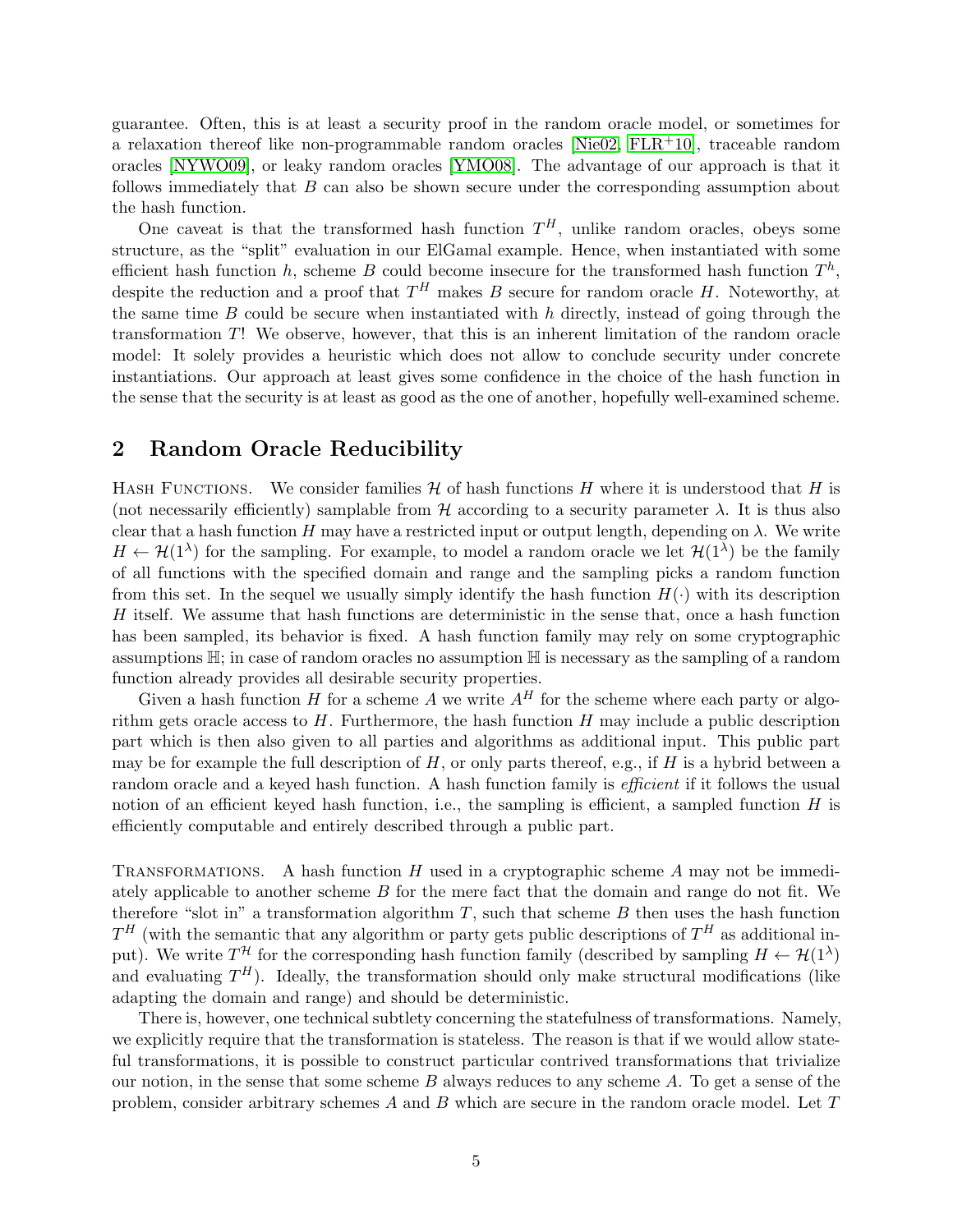denote the stateful transformation which ignores its oracle  $H$  and (efficiently) implements a random oracle via lazy sampling. Since  $B^{T^H}$  is then clearly secure, scheme B is —as per Definition [1.1](#page-1-0) reducible to scheme A, despite the arbitrary choice of the two schemes. A similar issue arises with instantiations: Suppose scheme  $B$  is now instantiable for some hash function family  $H$ . Construct the transformation T which again ignores its oracle and instead initially samples a function  $H' \leftarrow H$ and answers subsequent queries according to  $H'$ . Again, scheme  $B$  remains secure and reduces to any scheme A. Both examples rely on a stateful transformation function —to answer consistently and to remember the choice of the hash function, respectively. Thus, in order to rule out such trivial cases, we ask that transformations are always stateless. This may seem overly restrictive at first glance, but, in fact, is easily justified because hash functions are inherently stateless entities.

One can nonetheless allow for rather general transformations, possibly even considering transformations which themselves rely on assumptions T.

Security of Schemes. We consider security of schemes to be defined via a general notion of games, albeit our games also allow to state simulation-based security properties (by saying that the game returns 1 iff for any simulator there exists a successful distinguisher). As we can subsume several games like the ones for blindness and unforgeability for blind signature schemes into a single game, with corresponding sub-games for which the adversary initially decides to mount the attack against, we consider a single game G only. We let  $Adv(\mathcal{A}, G)$  denote the *advantage* of adversary A playing game  $G$ , i.e., the adversary's success probability of winning the game. This makes Adv an implicit part of  $G$ . Here, in decisional games the advantage usually denotes the adversary's success probability minus the trivial guessing probability of  $1/2$ , and in computational games the advantage is usually the adversary's probability of computing a solution.

Analogously to hash functions, we write  $G^H$  for a security game in which all parties and algorithms get access to H in the same manner. It is understood that the choice of  $H \leftarrow \mathcal{H}(1^{\lambda})$  is part of the security game. We write  $G^{\mathcal{H}}$  for a game for which a hash function is chosen from the family H.

We envision security assumptions  $A$  for a scheme A as a set of elementary properties such as unforgeability of an underlying MAC or number-theoretic assumptions like the hardness of factoring. We can then apply common set operations and relations to assumptions in a well-defined way, e.g.,  $\mathbb{A} \cup \mathbb{B}$  comprises all assumptions stated in  $\mathbb{A}$  and  $\mathbb{B}$ , and  $\mathbb{B} \subseteq \mathbb{A}$  means that assumptions in  $\mathbb B$  hold if A holds. This approach is too applicable for the hash function assumptions  $\mathbb H$  and possibly the transformation assumptions T. We also assume that assumptions are "opt-in", i.e., need to be specified in the set, or else the assumption does not hold. Formally we can define this by considering a universe U of assumptions and say that any assumption in  $\mathbb{U} \setminus \mathbb{A}$  is false.

Note that we keep the formal specifications of games and assumptions at a minimal level. This is possible as we later demand random oracle reducibility with respect to specific games and assumptions. It is thus up to the reduction statement to consider "reasonable" games and assumptions. We only need very limited syntactical requirements here and can, for example, even allow conflicting assumptions in A∪B (in which case, however, the claims usually become trivial).

Definition 2.1 (Game-based Security) Let A denote a cryptographic scheme and  $G_A^{\mathcal{H}}$  an associated security game for hash family H. Scheme A is called  $G_A^{\mathcal{H}}$ -secure under assumptions A for hash family H relying on assumptions  $\mathbb H$  if for any efficient adversary A we have that  $\mathsf{Adv}(\mathcal{A}, G_{A}^{\mathcal{H}}) \approx 0$ is negligible in the security parameter, where the probability is over all random choices of the game (including the choice of the hash function), the algorithms, and the adversary.

As an example consider the IND-CCA security game for an encryption scheme A (in the random oracle model), in which the game  $G_A^{\mathcal{H}}$  proceeds in stages where  $\mathcal{A}$  in the first phase receives a public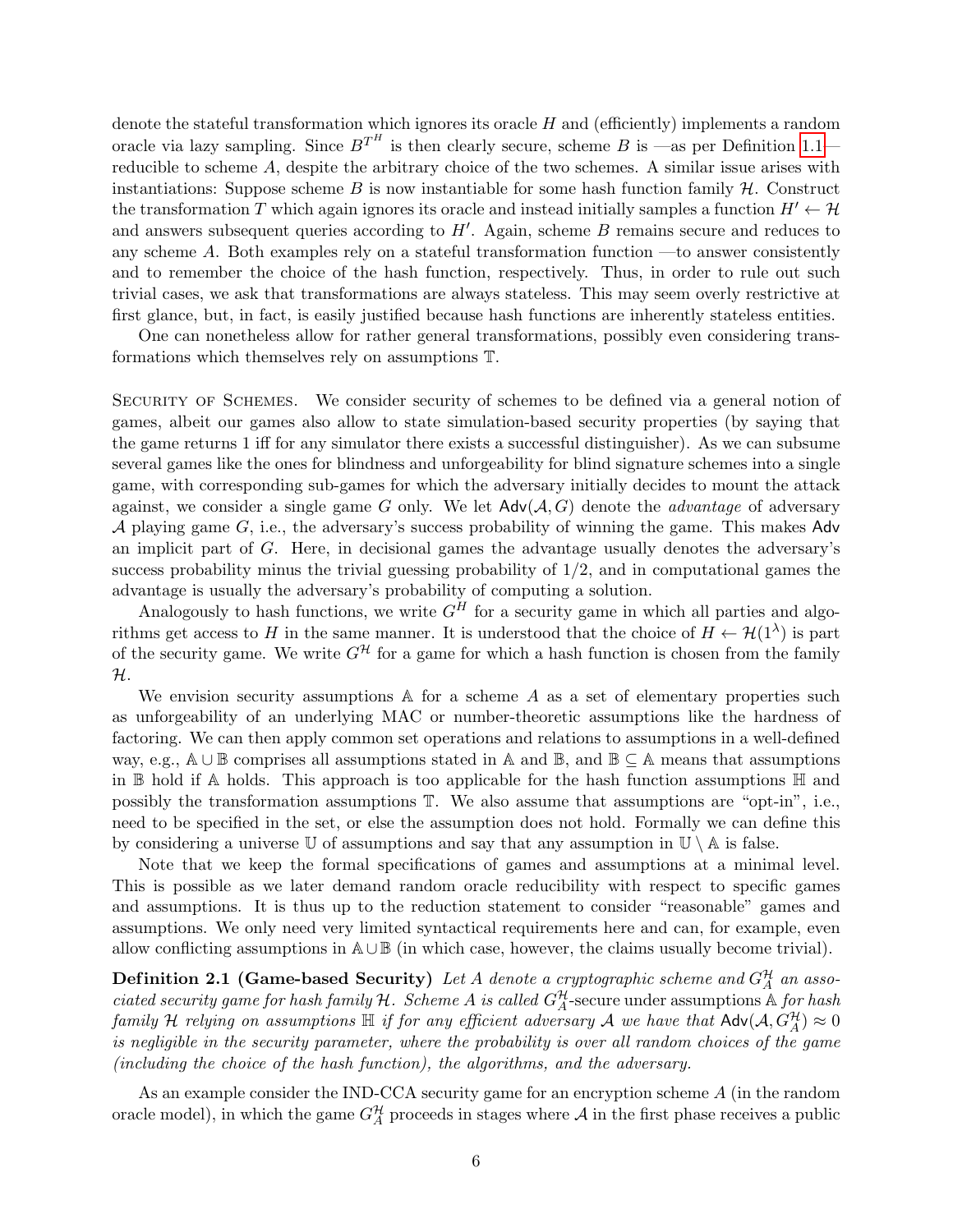key (in case of an asymmetric scheme) and gets access to a decryption oracle plus the random oracle, then outputs a pair of equal-length messages  $m_0, m_1$  to receive a *single* challenge ciphertext of  $m_b$ for secret random bit  $b$ , and finally continues asking decryption queries except for the challenge ciphertext. The adversary wins if correctly predicts  $b$ , and the advantage of the adversary is the probability for a correct prediction minus 1/2. In the notation above an IND-CCA secure encryption scheme relying on some cryptographic assumption  $\mathbb A$  is  $G_A^{\mathcal{H}}$ -secure under  $\mathbb A$  for random oracle  $\mathcal{H}$ .

RANDOM ORACLE REDUCIBILITY. As explained in the introduction we introduce weak, strong, and strict notions of random oracle reducibility:

**Definition 2.2 (Random Oracle Reducibility)** Let A be a cryptographic scheme with security game  $G_A$  and assumptions  $\mathbb A$ , and let B be a cryptographic scheme with game  $G_B$  and assumptions  $\mathbb B$ . Then the random oracle in scheme B (strictly resp. strongly resp. weakly) reduces to the random oracle in scheme A if for every hash function family  $H$  relying on assumptions  $H$  there exists a stateless transformation T such that

$$
strict: A is G_A^{\mathcal{H}}\text{-}secure under A \Rightarrow B is G_B^{T^{\mathcal{H}}}\text{-}secure under B
$$
\n
$$
strong: A is G_A^{\mathcal{H}}\text{-}secure under A \Rightarrow \begin{cases} B is G_B^{T^{\mathcal{H}}}\text{-}secure under A \cup B and \\ B is G_B^{T^{\mathcal{H}}}\text{-}secure under B for some H' \end{cases}
$$
\n
$$
weak: A is G_A^{\mathcal{H}}\text{-}secure under A \Rightarrow B is G_B^{T^{\mathcal{H}}}\text{-}secure under A \cup B
$$

We say that  $(B, G_B^{\mathcal{H}}, \mathbb{B})$  is (weakly or strongly or strictly) random oracle reducible to  $(A, G_A^{\mathcal{H}}, \mathbb{A})$ . It is polynomial-time (weakly or strongly or strictly) random oracle reducible if it is random oracle reducible via (deterministic) stateless polynomial-time transformations T for any hash function family H.

We occasionally simply say that  $B$  is random oracle reducible (RO-reducible) to  $A$  if the games and assumptions are clear from the context.

Some remarks about the definition and variations follow:

- The above does not rule out trivial examples where scheme B actually relies on stronger assumptions  $\mathbb B$  than scheme A, e.g., if  $\mathbb A$  is a subset of  $\mathbb B$ . As explained in the introduction, the most interesting examples seem to be the ones where assumptions B are weaker than A or at least incomparable. Occasionally, however, one may be interested in a scheme  $B$  which requires stronger assumptions B but which is more efficient (or has other desirable properties).
- We can devise stronger notions concerning the order of quantification for our reducibility notion. Above, the transformation can depend on the specific hash function family  $H$ , and thus possibly specific properties of  $H$ . One could alternatively demand that the transformation needs to be universal in the sense that it works for any  $H$ .
- The above definition assumes that transformation  $T$  does not rely on additional assumptions. More generally, one could specify assumptions  $\mathbb T$  and say that scheme  $B$  is secure under assumptions  $\mathbb{B}' = \mathbb{B} \cup \mathbb{T}$ .
- According to our syntax the adversary  $\beta$  in game  $G_B$  with the transformed random oracle would get access to  $T^H$ , but not H itself. This can be easily patched by letting the transformation  $T$  give direct access to  $H$  through a special query mode.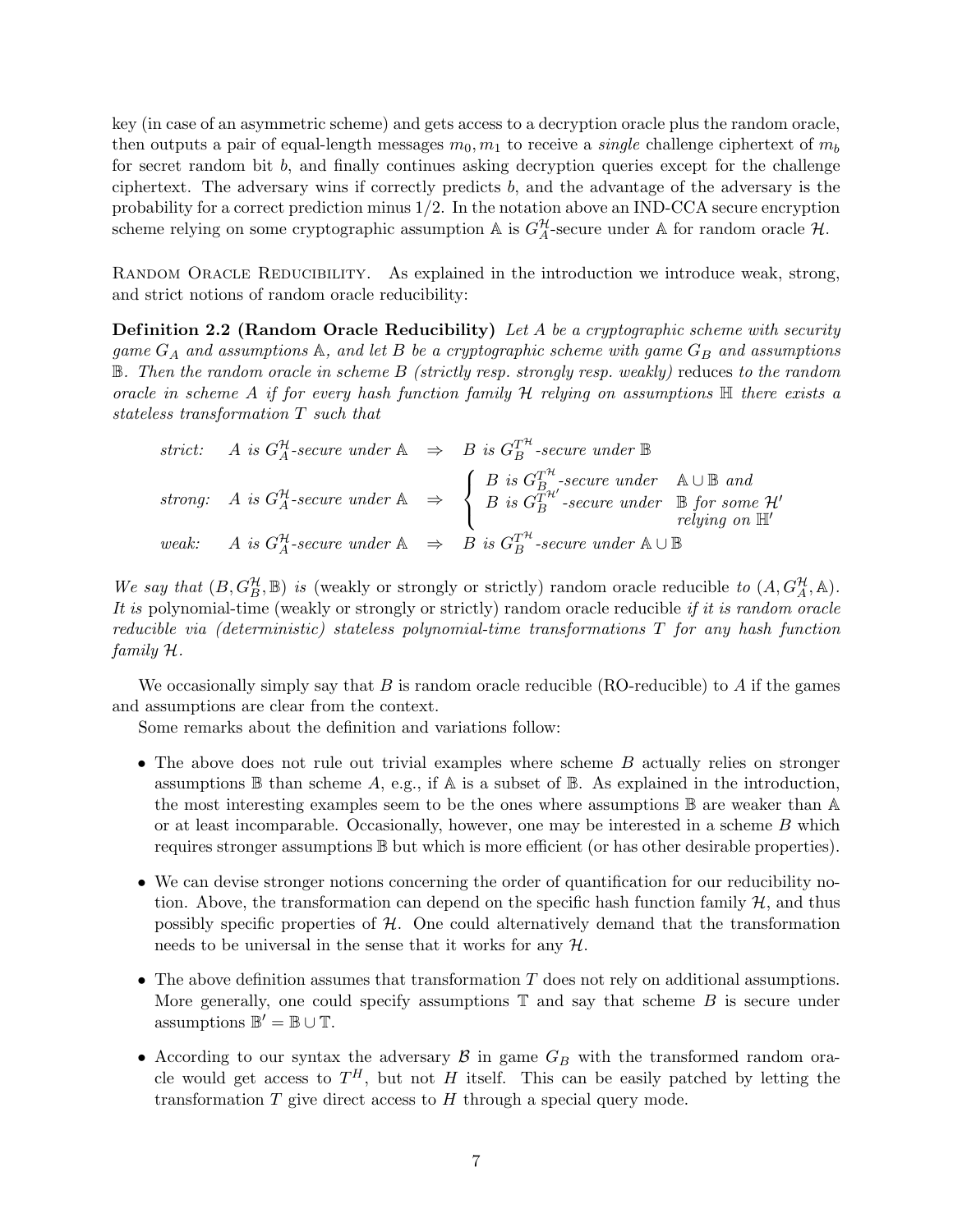### <span id="page-7-0"></span>3 Basic Results

RELATING THE REDUCIBILITY NOTIONS. We first show that strict reducibility implies strong reducibility which implies weak reducibility.

**Proposition 3.1 (Strict**  $\Rightarrow$  **Strong**  $\Rightarrow$  **Weak Reducibility)** Let A be a cryptographic scheme with security game  $G_A$  and assumptions  $\mathbb A$ , and let B be a cryptographic schemes with game  $G_B$ and assumptions B. If the random oracle in scheme B strictly reduces to the random oracle in scheme A, then it also strongly reduces to it. If it strongly reduces to it, then it also weakly reduces to it.

Proof. Consider first the implication from strict to strong. If A cannot be secure for any hash function family then the claim is trivially true. Hence, assume that  $A$  is secure under  $A$  for a hash function family  $H$  with assumption  $\mathbb{H}$ . Then it follows straightforwardly from the definition that B is also true under  $\mathbb{A} \cup \mathbb{B} \supseteq \mathbb{B}$  by the assumption about strict reducibility. Furthermore, the hash function family H which makes A secure under A also makes B secure under  $\mathbb{B}$ , again by the strict reducibility.

The claim that any strong reducibility implies weak reducibility follows straightforwardly from the definition.  $\Box$ 

We next discuss a scheme which supports a strong reduction, but not a strict one. Note that for  $A \subseteq \mathbb{B}$  this claim would be trivial because then the notions coincide. Instead, our separation example even holds for  $\mathbb{B} \subsetneq \mathbb{A}$ .

Proposition 3.2 (Strong  $\frac{1}{P}$  Strict Reducibility) There exists schemes A, B for games  $G_A^{\mathcal{H}}$ and  $G_B^{\mathcal{H}}$  and assumptions  $A, B$  such that  $B \subsetneq A$ , and the random oracle of B strongly reduces to the one of scheme A, but not strictly.

Proof. Let scheme A run two copies of Lamport's one-time signature scheme [\[Lam79\]](#page-17-5), one based on an alleged one-way function  $f$ , and the other one by using the given hash function (oracle). Verification checks if both signatures are valid. Let  $G_A^{\mathcal{H}}$  be the standard unforgeability game for one-time signature schemes, and let  $A$  be the assumption that an underlying function  $f$  is really one-way. Let B and  $G_B^{\mathcal{H}}$  be the same scheme and game, but let B be the empty set.

Consider the hash function family H which samples trivial functions  $H: \{0,1\}^* \to \{0\}$  only and where  $\mathbb H$  is empty. Then scheme A is still unforgeable if f is one-way, independently of the H-part of the signature. In contrast, B would be insecure under  $\mathbb B$  and for the trivial hash function family, because, by assumption about the "minimalistic" approach for the set  $\mathbb{B}$ , the function f is not one-way then. Hence, the random oracle in B cannot be strictly reduced to the one in A.

Finally, note that for a hash function family  $\mathcal{H}'$  which is one-way the signature scheme B becomes secure even under B, because any forger would need to forge the one-time signature scheme for the hash function. At the same time, for any hash function family scheme  $B$  is secure under  $\mathbb{A} \cup \mathbb{B}$ . These two properties show that the random oracle in B strongly reduces to the one in  $A$ .

For the next separation we further need to exclude contrived examples where the hash function assumptions  $\mathbb H$  "makes up" for assumptions in  $\mathbb A \setminus \mathbb B$  to make scheme B secure. We say that  $\mathbb H$  is non-interfering with A and B iff  $\mathbb{H} \cap (\mathbb{A} \setminus \mathbb{B}) = \emptyset$ . In this case we say that the random oracle in scheme  $B$  reduces to the one in scheme  $A$  under non-interfering hash assumptions if reducibility holds for all hash function families  $\mathcal H$  with non-interfering assumption  $\mathbb H$ .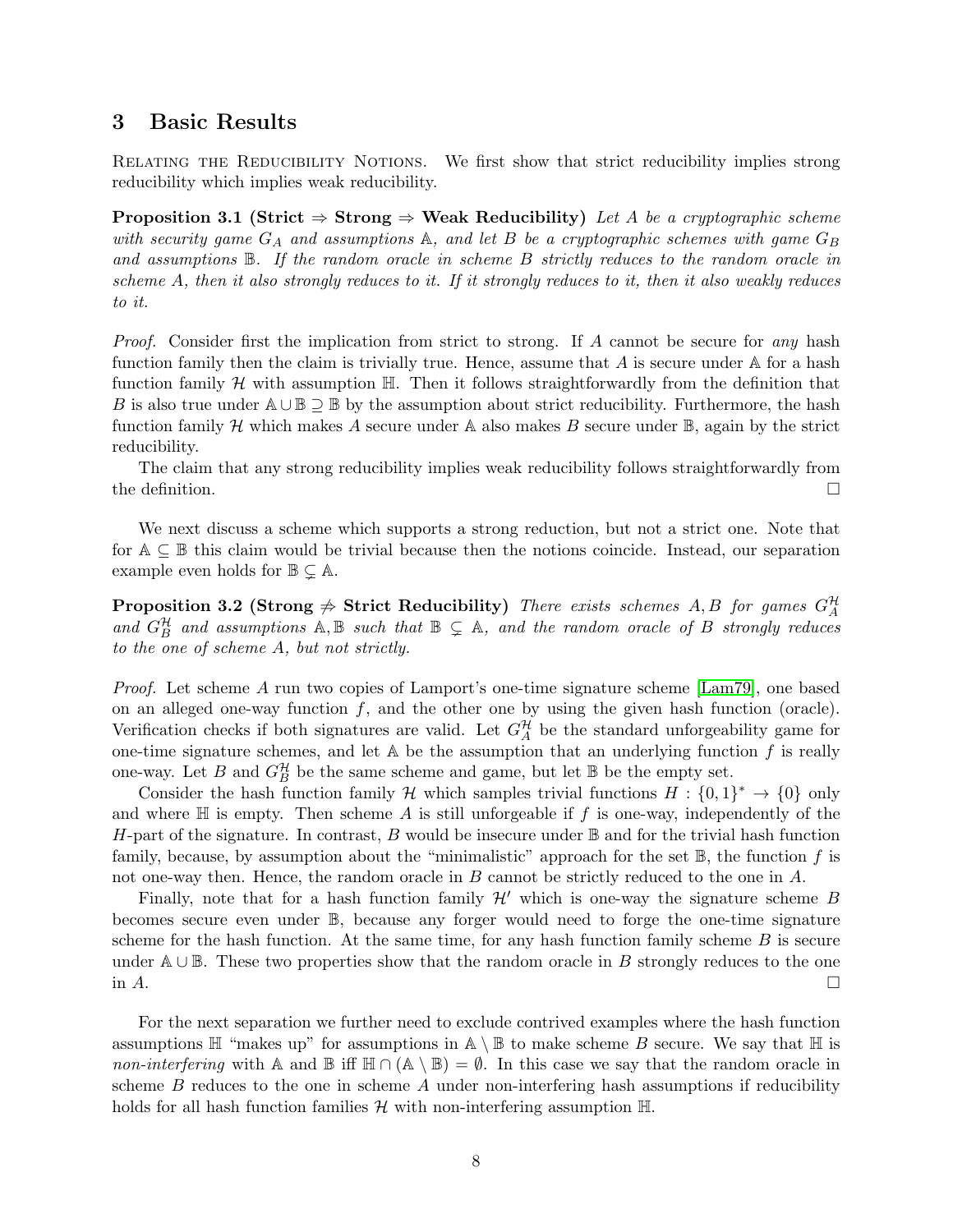<span id="page-8-0"></span>**Proposition 3.3 (Weak**  $\neq$  **Strong Reducibility)** There exists schemes  $A, B$  for games  $G_A^{\mathcal{H}}$ and  $G_B^{\mathcal{H}}$  and assumptions  $A, B$  such that  $B \subsetneq A$ , and the random oracle of B weakly reduces to the one of scheme A, but not strongly for non-interfering hash functions.

Proof. Consider again Lamport's one-time signature scheme as scheme A, relying on a one-way function f (whose one-wayness is postulated in A). The scheme ignores the hash function. Let  $G_B^{\mathcal{H}}$ be again the unforgeability game for one-time signature schemes. Let  $B$  the same scheme with the same security game, but let  $\mathbb B$  be empty.

Any hash function makes both schemes secure under assumptions A∪B such that the (irrelevant) random oracle of B weakly reduces to the one of A. Since B cannot be secure assuming only  $\mathbb{B}$ , because the hash function cannot include the assumption about the one-wayness of f by the noninterference, the scheme cannot strongly reduce the random oracle.

Uninstantiability Implications. In this section we briefly show fundamental results about (un)instantiable random oracles. We define uninstantiability with respect to a very loose requirement on the assumptions, leaving it up to the reduction statement to consider only "standard" cryptographic assumptions in A and B.

**Definition 3.4 (Uninstantiability)** Let A be  $G_A^{\mathcal{H}}$ -secure under assumptions  $\mathbb A$  for random oracle H. Then the random oracle is uninstantiable for  $\hat{G}_{A}^{\mathcal{H}}$  and  $\mathbb A$  if for any efficient hash function family H with assumption  $\mathbb H$  the scheme A is not  $G_A^{\mathcal{H}}$ -secure under assumptions  $\mathbb A$ .

**Proposition 3.5** (B uninstantiable  $\Rightarrow$  A uninstantiable) Assume that scheme B with game  $G_B^{\mathcal H}$  and assumptions  $\mathbb B$  is (strictly resp. strongly resp. weakly) polynomial-time RO-reducible to scheme A for  $G_A^{\mathcal{H}}$  and (true) assumptions A. If B is uninstantiable for  $G_B^{\mathcal{H}}$  under  $\mathbb B$  (for strict reductions) resp.  $A \cup B$  (for strong or weak reduction), then so is A for  $G_A^{\mathcal{H}}$  and assumptions A.

Proof. First consider strict reductions. Assume that there exists an instantiation for the hash function in scheme A using assumption  $\mathbb{H}$ , making it  $G_A^{\mathcal{H}}$ -secure under A. Then the hash function described by sampling  $H \leftarrow H$  and setting  $T^H$  yields an efficient and  $G_B^{T^H}$ -secure instantiation for scheme  $B$  under  $\mathbb B$ , because  $T$  is computable (deterministically) in polynomial time. This, however, contradicts the uninstantiability for B with respect to  $G_B^{\mathcal{H}}$  and  $\mathbb{B}$ . For strong and weak reductions the claim follows accordingly for assumptions  $A \cup B$ .

It is clear that this, vice versa, implies that any instantiability result about A transfers accordingly to B.

Given the uninstantiability notion we next note that there are schemes for which the random oracles are not (even weakly) reducible to each other:

Proposition 3.6 (Impossibility of Reducibility) There exists schemes A, B for games  $G_A^{\mathcal{H}}$  and  $G_B^{\mathcal H}$  and (true) assumptions  $\mathbb A,\mathbb B$  such that the random oracle of  $B$  does not support a weak or strong or strict polynomial-time reduction to the one of scheme A, even though B is secure in the random oracle model.

*Proof.* Basically, we use an instantiable scheme A and an uninstantiable version B of it, following uninstantiability ideas from Maurer et al. [\[MRH04\]](#page-17-6), to derive the result.

Let A be again the Lamport one-time signature scheme based on a one-way function  $f$ , where  $G_A^{\mathcal{H}}$  is the standard unforgeability game for one-time signature schemes, and assumption A testifies to the one-wayness of  $f$ . The scheme ignores the hash function. Let  $B$  be the slightly modified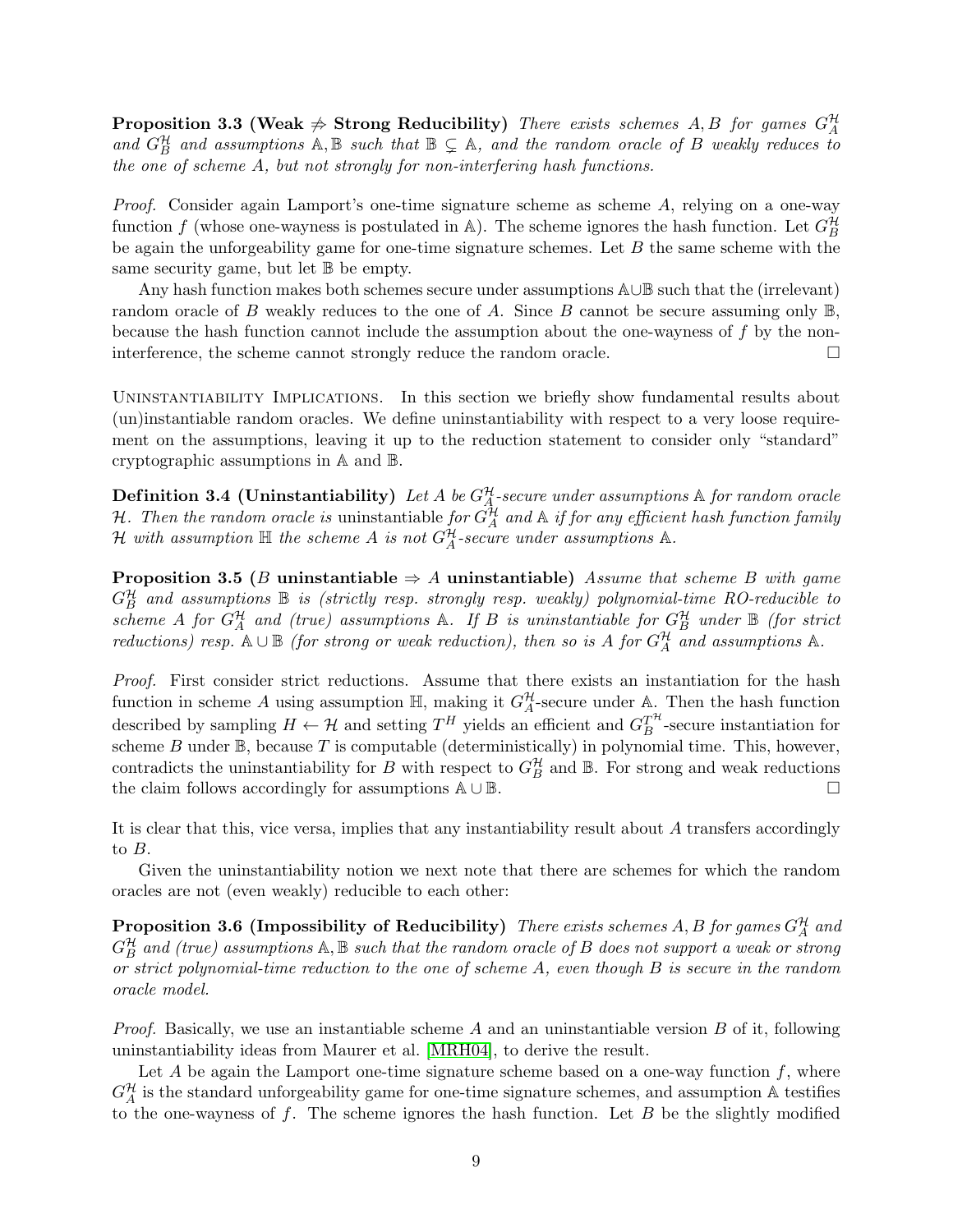<span id="page-9-1"></span>scheme A which inherits the same signing algorithm but where verification, given the hash function H, checks if the message m encodes a hash function; if so, it picks a random element (from a superpolynomial space) and checks that  $H(x) = m(x)$  and in this case accepts. Else it runs the regular verification algorithm. The game and assumption remain unchanged.

It is easy to see that for any efficient hash function family  $H$  the original scheme A is secure, whereas scheme B can be easily broken by creating the description  $m(\cdot) = T^H(\cdot)$  as a forgery. Furthermore, for random oracle  $\mathcal H$  the scheme  $B$  is also secure, because for a random x the probability that a verification value x matches any of the at most polynomial hash oracle queries of an attacker, which is necessary to have  $m(x) = H(x)$ , is negligible.

#### 4 Example: Hashed ElGamal

In this section we show that the hash function in (a variant) the Twin Diffie-Hellman encryption scheme is RO-reducible to the hash function in hashed ElGamal. We remark that we are not aware if the original twin DH scheme allows the same reduction.

Hashed ElGamal. We first review the classical hashed ElGamal-encryption scheme as presented in [\[ABR01\]](#page-15-3). This scheme, denoted by  $A = (KGen_A, Enc_A, Dec_A)$  is based on the Diffie-Hellman problem and uses a hash function  $H$  and a symmetric cipher (Enc, Dec). Specifically,

Construction 4.1 (Hashed ElGamal Encryption Scheme) The hashed ElGamal encryption scheme  $A = (KGen_A, Enc_A, Dec_A)$  in the ROM is defined as follows:

| $\mathcal{KG}en_{A}(\lambda)$                              | $Enc_A(pk, m)$                                   | $Dec_A(\mathit{sk}, Y, c)$ |
|------------------------------------------------------------|--------------------------------------------------|----------------------------|
| pick $(\mathcal{G},g,q)$                                   | $y \leftarrow \mathbb{Z}_q$ ; $Y \leftarrow g^y$ | $Z \leftarrow Y^x$         |
| $x \leftarrow \mathbb{Z}_q$ ; $X \leftarrow q^x$           | $Z \leftarrow X^y$ ; $k \leftarrow H(Y, Z)$      | $k \leftarrow H(Y, Z)$     |
| $sk \leftarrow x$ ; $pk \leftarrow (\mathcal{G}, g, q, X)$ | $c \leftarrow \mathsf{Enc}_k(m)$                 | $m \leftarrow Dec_k(c)$    |
| Return (sk, pk)                                            | Return(Y, c)                                     | Return m                   |

Assuming that the symmetric cipher is secure against chosen-ciphertext attacks<sup>[3](#page-9-0)</sup> and that the strong Diffie-Hellman assumption holds (where the adversary has access to a restricted DH decisional oracle), it is proven in  $\left[CS03\right]$  that scheme A is secure against chosen-ciphertext attacks if H is modeled as a random oracle. The milder ordinary DH assumption is not known to be sufficient to prove CCA security, since the attacker obtains a decision oracle through the decryption oracle here, such that some information about the key may be leaked.

TWIN DH SCHEME. Subsequently, Cash et al. [\[CKS09\]](#page-16-3) introduce the so-called strong twin DH assumption which holds if and only if the regular DH assumption holds. Their corresponding DH problems are equally hard but the twin case includes access to a decision oracle. This enables a clean security proof for a variant of the hashed ElGamal scheme, because the decryption oracle is not more powerful than the decision oracle in the strong twin DH case. Thus, the twin ElGamal scheme allows for milder number-theoretic assumptions while preserving CCA security.

However, the random oracle in the twin ElGamal scheme is used slightly differently than in the original scheme: Its domain is the set of group element triples, as opposed to tuples in the original scheme. While this is unproblematic in the ROM for hash functions  $H: \{0,1\}^* \to \{0,1\}^{\lambda}$ with arbitrary input length, the implications for other security properties for instantiations are less clear. For example, it may be that the twin Diffie-Hellman scheme demands stronger properties

<span id="page-9-0"></span><sup>&</sup>lt;sup>3</sup>We always refer to attacks involving a single challenge only throughout the paper.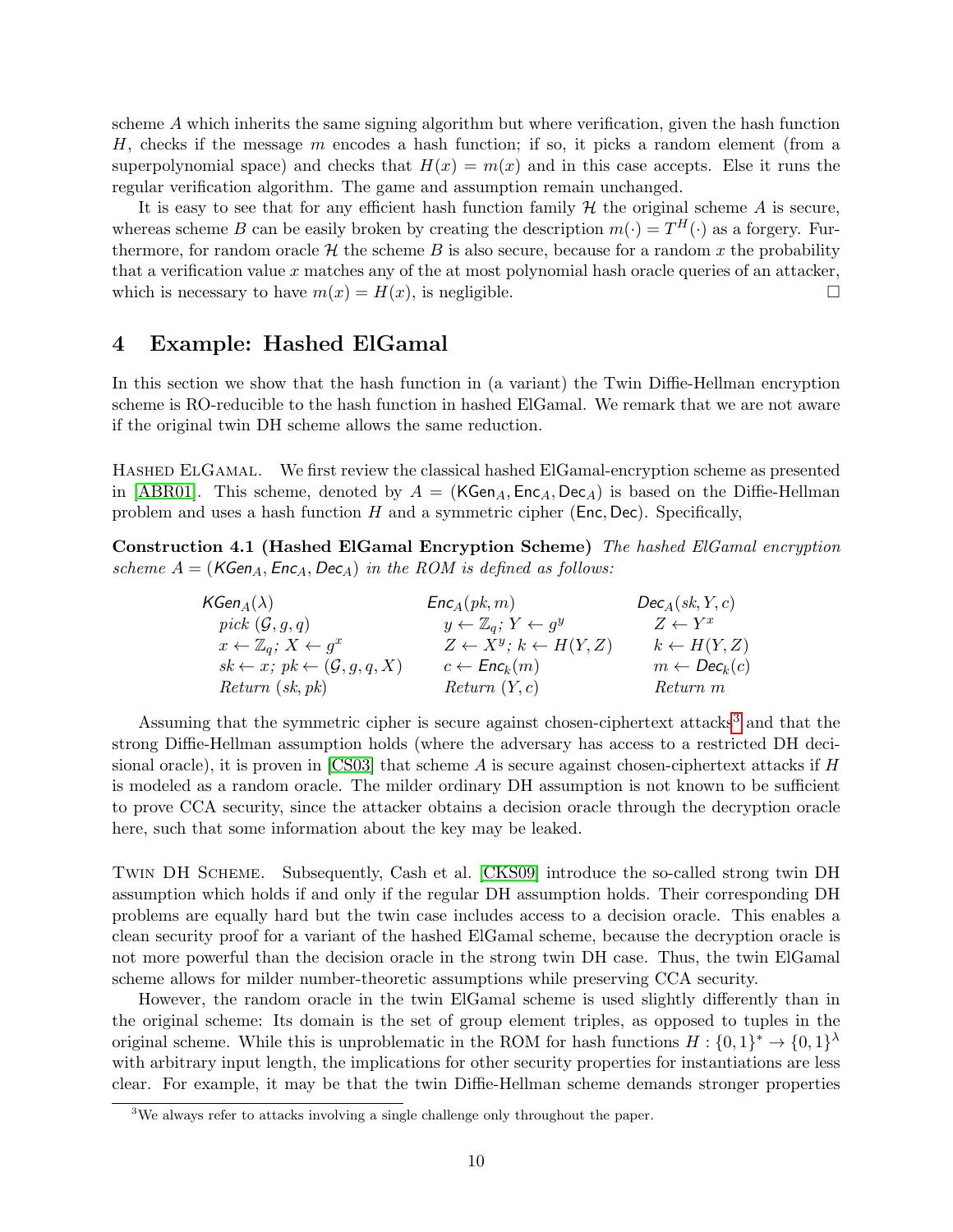from the hash function. We show via our notion of RO-reducibility that this is not the case, at least for our slight variation:

Construction 4.2 (Twin Diffie-Hellman Encryption Scheme) The twin DH encryption scheme  $B = (KGen_B, Enc_B, Dec_B)$  in the ROM is defined as follows:

| $\mathcal{KG}$ en $_B(\lambda)$                          | $Enc_B(pk, m)$                                   | $Dec_B(\mathit{sk}, Y, c, k'_1)$     |
|----------------------------------------------------------|--------------------------------------------------|--------------------------------------|
| pick $(\mathcal{G},g,q)$                                 | $y \leftarrow \mathbb{Z}_q$ ; $Y \leftarrow q^y$ | $Z_0 \leftarrow Y^{x_0}$             |
| $x_0 \leftarrow \mathbb{Z}_q$ ; $X_0 \leftarrow q^{x_0}$ | $Z_0 \leftarrow X_0^y$ ; $Z_1 \leftarrow X_1^y$  | $Z_1 \leftarrow Y^{x_1}$             |
| $x_1 \leftarrow \mathbb{Z}_q$ ; $X_1 \leftarrow q^{x_1}$ | $k_0  k_1 \leftarrow H(Y, Z_0, Z_1)$             | $k_0  k_1 \leftarrow H(Y, Z_0, Z_1)$ |
| $sk \leftarrow (x_0, x_1)$                               | $c \leftarrow \mathsf{Enc}_{k_0}(m)$             | $m \leftarrow Dec_{k_0}(c)$          |
| $pk \leftarrow (\mathcal{G}, q, q, X_0, X_1)$            | $Return(Y, c, k_1)$                              | if $k'_1 \neq k_1$                   |
| Return (sk, pk)                                          |                                                  | set $m \leftarrow \perp$             |
|                                                          |                                                  | Return m                             |

We can view the transformation  $T^H: \mathcal{G}^3 \to \{0,1\}^{2\lambda}$  of the hash function  $H: \mathcal{G}^2 \to \{0,1\}^{\lambda}$  as follows:

$$
T^H(Y, Z_0, Z_1) = H(Y, Z_0)||H(Y, Z_1).
$$

Splitting the actual encryption of the message into an encryption for one key half and where we output the other half in clear can then be seen as a special encryption scheme (with double-length keys). In this regard, our version of the twin Diffie Hellman scheme reduces the random oracle to the hash function of the hashed ElGamal scheme.

RO-REDUCIBILITY. We first show that our twin DH scheme *weakly* reduces the random oracle to the one of the hashed ElGamal scheme for IND-CCA security, i.e., assuming the strong DH assumption. We discuss afterward that the scheme is also secure in the random oracle model assuming the regular DH assumption, implying that the reducibility is also strong:

Theorem 4.3 Consider the hashed ElGamal encryption scheme for the IND-CCA security game and the assumptions A that the symmetric encryption scheme is IND-CCA secure and the strong DH assumption holds. Then the twin DH encryption scheme B with the IND-CCA security game and the assumptions  $\mathbb B$  that the symmetric encryption scheme is IND-CCA secure and that the DH assumption holds, is strongly RO-reducible to the hashed ElGamal encryption scheme via

<span id="page-10-0"></span>
$$
T^H(Y, Z_0, Z_1) = H(Y, Z_0)||H(Y, Z_1).
$$

The proof follows from the following two propositions.

**Proposition 4.4** Under the assumptions as in Theorem [4.3](#page-10-0) the twin DH encryption scheme is weakly RO-reducible to the hashed ElGamal encryption scheme.

*Proof.* Assume towards contradiction that there exists an algorithm  $\beta$  that breaks the CCAsecurity of B. We then describe an adversary  $A$  that breaks the CCA-security of A. This adversary essentially simulates the "second key half" of the scheme by itself.

DESCRIPTION. To initialize the simulation adversary A on input  $(\mathcal{G}, g, q, X_0) = (\mathcal{G}, g, q, g^{x_0})$ chooses the other half of the secret key  $x_1 \leftarrow \mathbb{Z}_q$  and calculates the corresponding public key  $X_1 \leftarrow g^{x_1}$ . Adversary A next runs adversary B with input  $(\mathcal{G}, g, q, (X_0, X_1))$  and answers B's oracle queries as follows: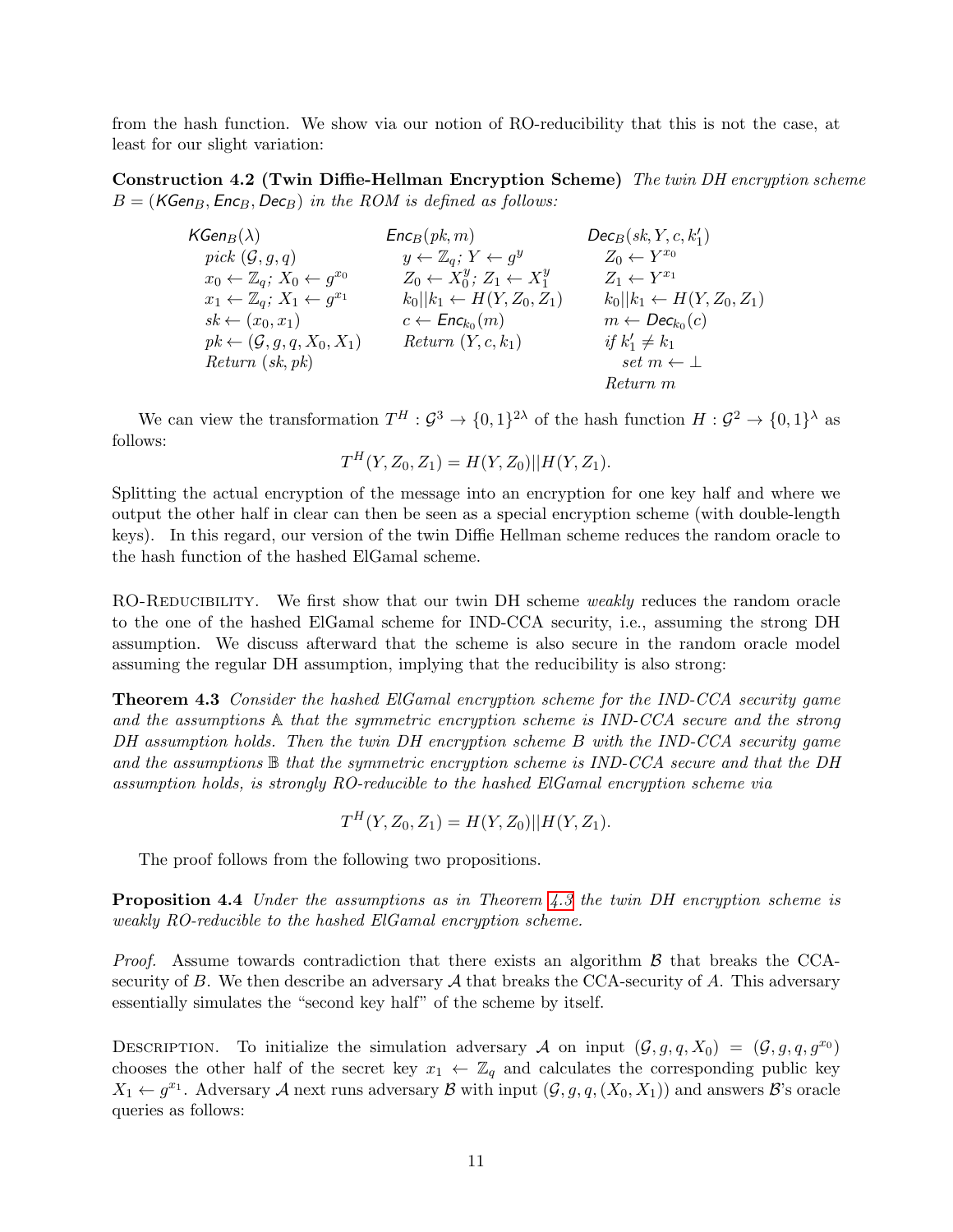- <span id="page-11-0"></span>• First, A translates any hash query  $H(A, B, C)$  from B into two queries to A's own hash oracle. More precisely, A answers an  $(A, B, C)$  query with  $(H(A, B), H(A, C)) = T^H(A, B, C)$ .
- In order to answer B's challenge query  $(m_0, m_1)$ , the adversary submits  $(m_0, m_1)$  to his own challenge oracle and parses the corresponding ciphertext answer as  $(Y, c)$ . It remains to compute the extra value by re-using the randomness  $Y$  obtained from the oracle. Adversary A thus computes  $k_1 = H(Y, Y^{x_1}) = H(Y, X_1^y)$  and finally returns the ciphertext  $(Y, c, k_1)$  to  $\mathcal{B}.$
- On a decryption query  $(Y, c, k_1)$  of B adversary A first checks if  $(Y, c)$  corresponds to the value in the challenge ciphertext, or if  $k_1 \neq H(Y, Y^{x_1})$ . If so, then A immediately returns  $\perp$ . Else A asks its own decryption oracle for the decryption m of  $(Y, c)$ . To answer the query, it then returns m.
- Note also that we can grant  $\beta$  direct access to the H oracle. Adversary A would simply forward this query and hand back the answer.

When  $\beta$  eventually outputs a guess b then  $\mathcal A$  outputs the same bit.

ANALYSIS. The simulation is perfect in the following sense:  $\mathcal{B}$  cannot submit a ciphertext  $(Y, c, k_1^*)$ to the decryption oracle (after receiving the challenge ciphertext  $(Y, c, k_1)$ ) for  $k_1^* \neq k_1$  which would decrypt correctly. Hence, A can reject such ciphertexts immediately and therefore only submits "pruned" ciphertexts to its decryption oracle which have never appeared before. Hence, A, too, represents a successful attacker on the hashed ElGamal scheme if  $\beta$  is one for the twin DH scheme. Moreover, the advantages of both algorithms in their corresponding IND-CCA game are identical.  $\Box$ 

WHAT ABOUT INCONSISTENT HASH VALUES?. If one recalls the security proof of the hashed ElGamal scheme in the random oracle model [\[CS03\]](#page-16-2), then the reduction to the IND-CCA security of the symmetric encryption scheme checks whether the (external) queries to the hash function correspond to the DH tuple in the challenge ciphertext. In this case the usage of a given encryption oracle with an independent key (which does not necessarily match the "correct" hash value) would be inconsistent. It is the strong DH assumption which implies that such inconsistencies are unlikely to be detected by the adversary against the symmetric encryption scheme. The problem of consistent hash queries, however, is not of our concern in the reduction above. We merely build an adversary  $\mathcal A$  against the hashed ElGamal scheme out of an adversary  $\mathcal B$  against the twin DH scheme. The problem, and especially in light of possible proofs without random oracles, has to be taken care of by the security proof for the hashed ElGamal scheme.

To complete the proof for a strong reduction we finally show that our version is secure in the random oracle model:

**Proposition 4.5** The twin DH encryption scheme B with the assumptions  $\mathbb{B}$  that the symmetric encryption scheme is IND-CCA secure and that the DH assumption holds, is IND-CCA-secure in the random oracle model.

*Proof.* The proof is more involved that then one in [\[CKS09\]](#page-16-3), owned to the fact that the random oracle  $H(X, Z_0, Z_1)$  in [\[CKS09\]](#page-16-3) ties together the twin DH tuples and that this property is required for the twin DH oracle. In contrast, in our scheme the pairs  $(X, Z_0)$  and  $(X, Z_1)$  are only loosely connected. We show that this loose connection can be made a strong one with multiple simulations of the adversary.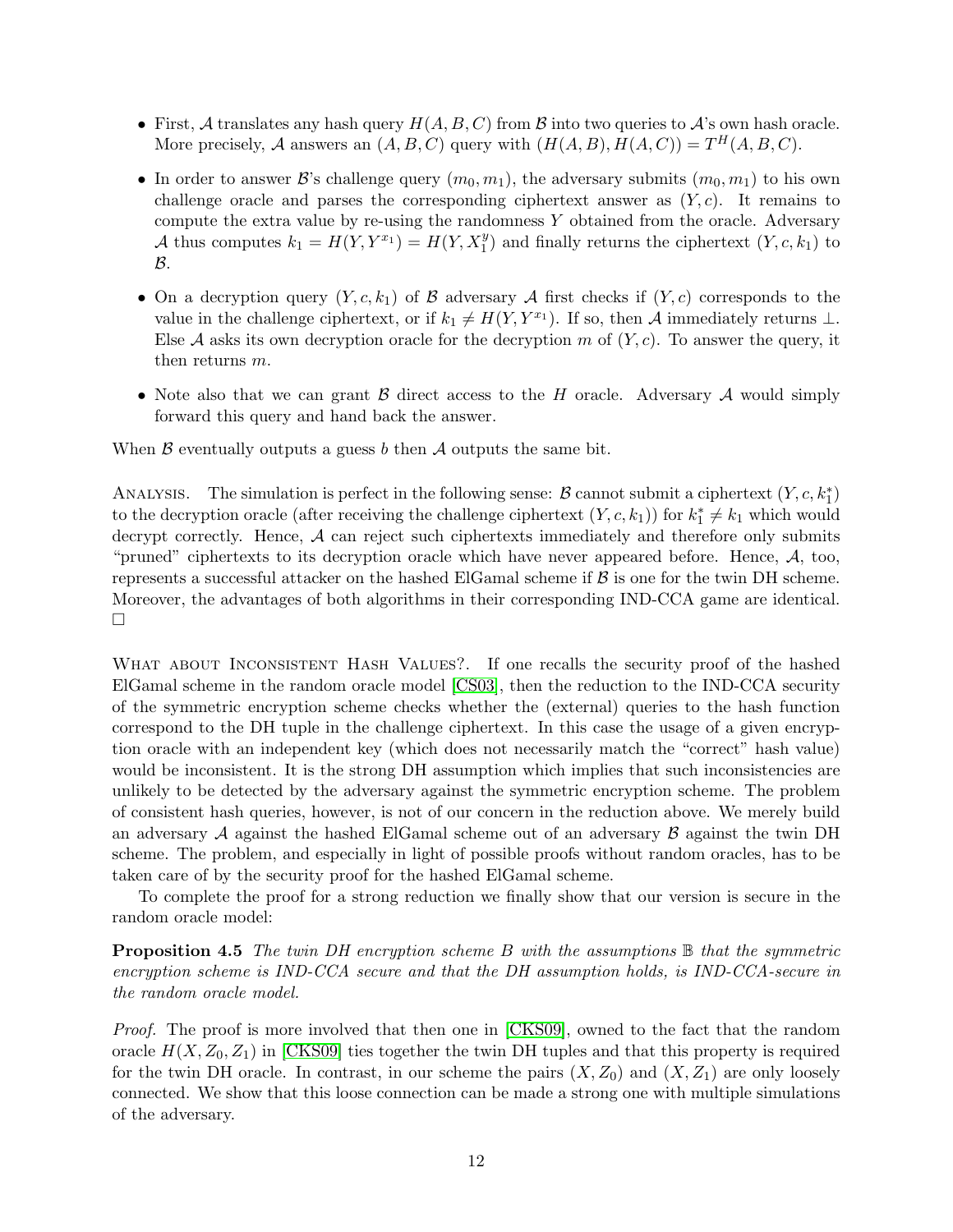In a first step we can "normalize" an adversary  $A$  against IND-CCA of our twin DH scheme. First we may assume that  $A$  never makes a hash query twice. Second, we can assume that  $A$  never submits a tuple  $(Y_i, c_i, k_i)$  to the decryption oracle before receiving the challenge ciphertext  $(Y, c, k)$ where  $Y_i = Y$ . This decreases the adversary's success probability by a negligible amount  $D/q$  for the polynomial number  $D$  of  $\mathcal{A}$ 's decryption queries. Third, we can assume that adversary  $\mathcal{A}$  never submits a decryption request  $(Y_i, c_i, k_i)$  such that, in case  $Y_i \neq Y$ , it has not queried the hash function about  $(Y_i, Y_i^{x_1})$  for  $Y_i \neq Y$  before. The loss is at most  $D \cdot 2^{-\lambda}$  for this. Fourth, we assume that the adversary never submits  $(Y_i, c_i, k_i)$  to the decryption oracle where  $Y_i = Y$  but  $k_i \neq k$ ; such a query cannot be valid. Fifth, we assume that  $X_0 \neq X_1$  which happens with probability  $1 - 1/q$ .

TAMING HASH QUERIES. Consider a normalized adversary  $A$  against our twin DH scheme. We assume that A in addition to  $T^H$  also has direct access to the random oracle  $H: \mathcal{G}^2 \to \{0,1\}^*$ . In fact, we assume from now on that all algorithms, including the adversary and the scheme's algorithms, never call  $T^H$ , but use H to simulate  $T^H$  with two queries. Define the following event HASHQUERY that, during the IND-CCA attack,  $A$  at some point asks a query  $(Y, Z)$  to H such that Y appears in the challenge ciphertext, and  $Z = Y^{x_0}$  or  $Z = Y^{x_1}$  for the public key entries  $X_0 = g^{x_0}$  and  $X_1 = g^{x_1}$ .

We show that the probability  $\epsilon(\lambda)$  of event HASHQUERY must be negligible. Assume toward contradiction that this was not the case. We then show how to break the the twin DH problem (and thus the DH problem) via algorithm  $\beta$ . Algorithm  $\beta$  receives a group description  $(\mathcal{G}, q, q)$ and values  $Y, X_0, X_1$  as input. It can also query a twin DH oracle about values  $(g^a, B_0, B_1)$  which outputs 1 iff  $B_0 = X_0^a$  and  $B_1 = X_1^a$ . The values  $X_0, X_1$  serve as the public key presented to A, and Y will be placed in the challenge ciphertext.

Algorithm  $\beta$  runs  $\mathcal{A}$ 's attack by using the input data as the public key, and simulating the random oracle and decryption queries as follows:

- B will maintain a list L of tuples of the form  $(A, B, k)$  or  $(dh, A, X_b, k)$  where the former type corresponds to direct hash queries of  $A$  and the latter type to implicit hash queries. Initially, B sets  $\mathcal{L} := \{(\text{dh}, Y, X_0, k_0), (\text{dh}, Y, X_1, k_1)\}\$  for random values  $k_0, k_1$  for the hash values to compute the challenge ciphertext (note that Y is already known at the outset).
- Whenever A makes a hash query  $(A, B)$  algorithm B first searches for an entry  $(A, C, k)$  in  $\mathcal L$  such that  $(A, B, C)$  or  $(A, C, B)$  forms a correct twin DH tuple (under  $X_0, X_1$ ). Since  $X_0 \neq X_1$  only one case can happen. If found, and there exists an entry (dh, A,  $X_0$ , k) in  $\mathcal L$ for the case  $(A, B, C)$  resp.  $(dh, A, X_1, k)$  for the case  $(A, C, B)$ , then replace this entry by  $(A, B, k)$  in  $\mathcal{L}$ . In any other case, pick k at random and store  $(A, B, k)$  in  $\mathcal{L}$ . Return k.
- If A makes a decryption request  $(Y_i, c_i, k_i)$  then check whether  $Y_i = Y$  or not. In case  $Y_i = Y$ look up the entry  $(\text{dh}, Y, X_0, k_0)$  in  $\mathcal L$  and use  $k_0$  to decrypt  $c_i$ . (Note that, by assumption,  $k_1$ must be correct.) Suppose  $Y_i \neq Y$ . Then, since the adversary is normalized, there must be an entry  $(Y_i, Z_1, k_1)$  in  $\mathcal L$  already, caused by a hash query, where  $Z_1 = Y_i^{x_1}$ . (There cannot exist another entry  $(Y_i, Z_1, k'_1)$  for  $k'_1 \neq k_1$  as hash queries never repeat.) Given  $(Y_i, Z_1, k_1)$ check for an entry  $(Y_i, Z_0, k_0)$  such that  $(Y_i, Z_0, Z_1)$  forms a valid twin DH tuple for  $X_0, X_1$ . If such an entry exist then use  $k_0$  to decrypt  $c_i$ . If no such entry exist, check for a tuple  $(\mathbf{dh}, Y_i, X_0, k_0)$  in  $\mathcal L$  and use  $k_0$  to decrypt. Else, pick a new value  $k_0$ , store  $(\mathbf{dh}, Y_i, X_0, k_0)$  in  $\mathcal{L}$ , and use  $k_0$  to decrypt. Return the decrypted message.

To prepare the challenge ciphertext  $\beta$  uses the previously chosen values  $k_0, k_1$  placed in  $\mathcal{L}$ , also picks one of the two messages  $m_0, m_1$  at random, and returns  $(Y, \text{Enc}(k_0, m_b), k_1)$ .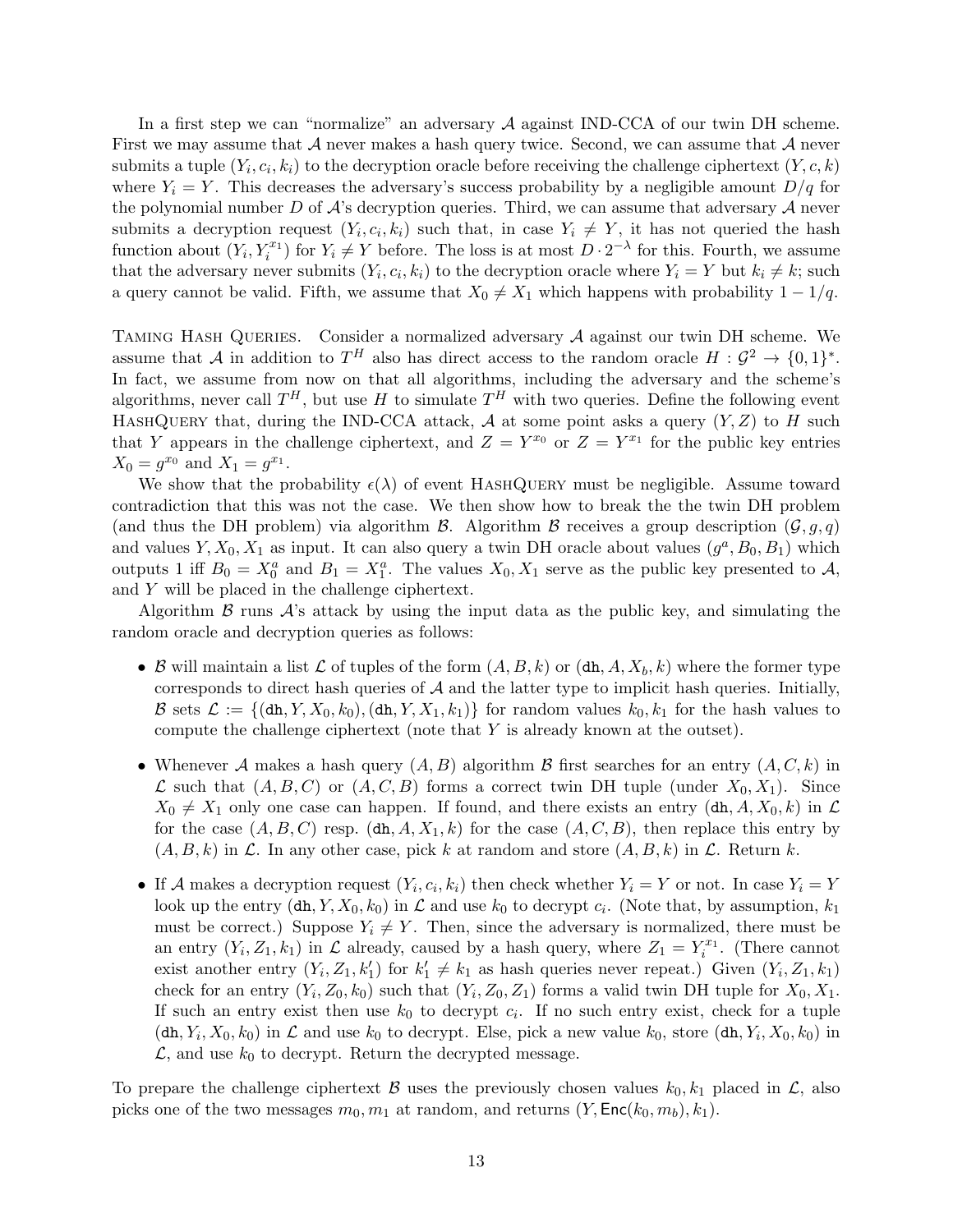<span id="page-13-0"></span>If A finishes algorithm B records all entries  $(A, B)$  in L with  $A = Y$  and now reruns the above procedure, with the same group but for re-randomized data  $Y' = Y^s$ ,  $X'_0 := X_a^{s_a}$ ,  $X'_1 := X_a^{s_a}$  $X^{s_{1-a}}_{1-a}$  $s_{1-a}^{s_{1-a}}$  for random  $s, s_0, s_1 \leftarrow \mathbb{Z}_q^*$  and random bit a. Every other random choice is based on fresh randomness. Any query  $(A, B, C)$  to the twin DH oracle in this second run is first transformed into  $(A, B^{1/s_0}, C^{1/s_1})$  for  $a = 0$  resp.  $(A, C^{1/s_0}, B^{1/s_1})$  for  $a = 1$ . At the end, B transforms all pairs  $(A', B')$  in the list L of the second run by computing  $((A')^{1/s}, (B')^{1/s_0})$  and  $((A')^{1/s}, (B')^{1/s_1})$ , effectively doubling the number of pairs. Sieve to keep only those with first element  $Y$ . Run on all combinations of the two (sieved) lists the twin DH oracle to find a solution  $(Y, Z_0, Z_1)$  to the twin DH problem.

ANALYSIS. The maintenance of the hash list  $\mathcal L$  provides a more fine-grained implementation of how a random oracle would behave: Since any decryption query for  $Y_i \neq Y$  must already contain a corresponding entry  $(Y_i, Y_i^{x_1}, k_1)$  by assumption, we can check via the twin DH oracle if we already have a matching entry  $(Y_i, Z_0, k_0)$ . If not, we generate a fresh random string and store the implicit representation  $(dh, Y_i, X_0, k_0)$  in  $\mathcal{L}$ , and will later carefully check if a hash query for  $Y_i^{x_0}$  is made (in which case we update the entry in  $\mathcal L$  and re-use the value  $k_0$ ).

As for B's success probability, we call a group  $(\mathcal{G}, q, q)$  good if A's success probability conditioned on this group exceeds  $\epsilon/2$ . By an averaging argument a group is good with probability at least  $\epsilon/2$ . Hence, given such a good group, and the fact that  $\beta$  provides a perfect simulation,  $\beta$  obtains a valid entry  $(Y, Y^{x_0})$  or  $(Y, Y^{x_1})$  with probability at least  $\epsilon/2$  in the first run. The same applies in the second run where the re-randomization is correctly undone for each twin DH oracle query. With probability  $1/2$  algorithm B then obtains matching values  $(Y, Y^{x_0})$  and  $(Y, Y^{x_1})$  because the order bit  $a$  in the second run is information-theoretically hidden from  $A$ . Overall, and neglecting the minor loss due to normalization of  $A$ , algorithm  $B$  thus solves the twin DH problem with probability at least  $\epsilon^3/16$ . By assumption this is still non-negligible.

FINAL REDUCTION TO CCA-SECURITY OF SYMMETRIC SCHEME. Given that we can assume that A never asks the hash function about  $(Y, Y^{x_0})$  is now straightforward to show that a significant advantage in predicting the challenge bit must result in a security break of the underlying symmetric cipher. We merely sketch this step. We construct an adversary  $\beta$  from  $\mathcal{A}$ , where  $\beta$  plays an IND-CCA game against the symmetric cipher, and simulates  $A$ 's attack with the help of the secret keys  $x_0, x_1$  and using lazy sampling to simulate the random oracle (with the only exception that it "virtually puts" the key of the external encryption and decryption oracles as the hash value  $H(Y, Y^{x_0})$ ). Given the challenge ciphertext  $(Y, c, k)$  created by picking y at random, setting  $Y = g^y$ and calling the encryption oracle about  $\mathcal{A}$ 's choice  $m_0, m_1$  to receive c, any subsequent decryption query  $(Y, c', k)$  for  $c' \neq c$  is answered by calling the external decryption oracle (which is admissible since  $c' \neq c$ ). Any query for  $Y' \neq Y$  can be answered by  $\beta$  itself. Algorithm  $\beta$  then uses  $\mathcal{A}$ 's final output to predict the challenge bit for the symmetric scheme.  $\Box$ 

#### 5 Reductions among Signature Schemes

In this section we briefly outline a few more applications of our notion. Specifically, we give three relations among signature schemes including a probabilistic version of FDH which we reduce to the Guillou-Quisquater (GQ) signature scheme [\[GQ88\]](#page-16-4) and to the PSS signature scheme [\[BR96\]](#page-15-5), respectively, and finally a reduction from Schnorr signatures [\[Sch91\]](#page-17-1) to a (probabilistic version of) BLS signatures [\[BLS04\]](#page-15-6).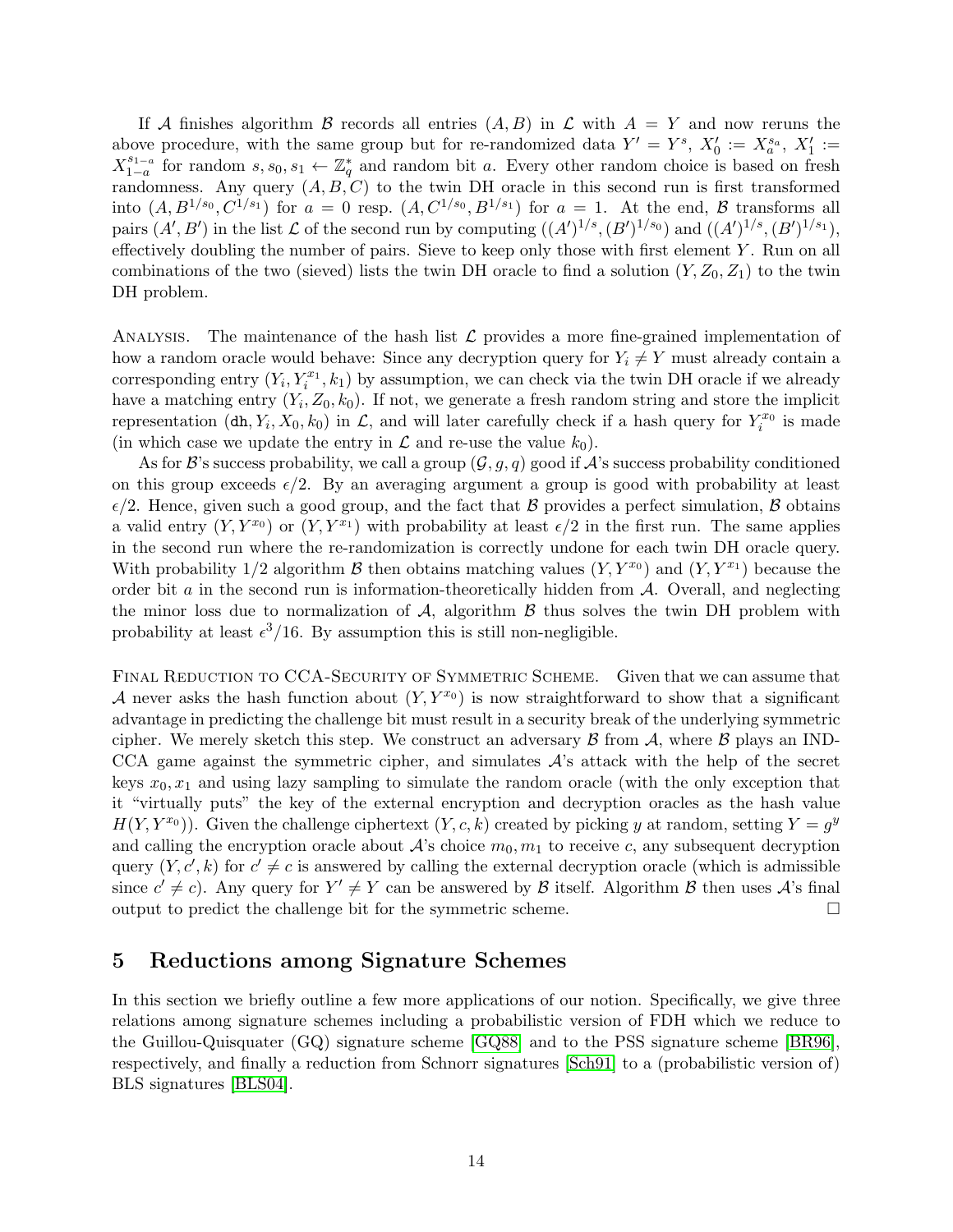<span id="page-14-0"></span> $\textbf{GQ} \Rightarrow \textbf{pFDH}$ . We first consider the RSA-based Guillou-Quisquater identification scheme and its derived signature scheme via the Fiat-Shamir heuristic [\[GQ88\]](#page-16-4). For public key  $pk = (X, N, e)$ and secret key x with  $X = x^e \mod N$  the signer computes a signature as  $(R, y)$  for random  $R =$  $r^e \mod N$ , and where  $y = r^c x \mod N$  for  $c = H(pk, R, m)$ . A probabilistic full-domain hash (FDH) RSA signature scheme with signatures of the form  $(R, \sigma)$  for  $\sigma = (H(pk, R, m))^d$  mod N is (strictly) random oracle reducible to the aforementioned Guillou-Quisquater scheme via the transformation

$$
T^H(pk, R, m) = R^{H(pk, R, m)}X \bmod N
$$

for any type of forgery attack under the RSA assumption. The reason is that any Guillou-Quisquater signature for H can be seen as a FDH signature for  $T^H: \{0,1\}^* \to \mathbb{Z}_N^*$ , and any successful forgery for the FDH scheme for  $T^H$  is vice versa a valid forgery for the Guillou-Quisquater scheme.

**PSS**  $\Rightarrow$  **pFDH.** The reduction of another probabilistic version of FDH to the PSS signature scheme is similar to the GQ case. Consider FDH signatures  $(T^H(r, m))^d$  mod N for the PSSencoding  $T^H(r,m) = \texttt{str2int}(0||w||r^*||H_2(w))$  for  $w = H_0(r,m)$  and  $r^* \oplus r = H_1(w)$ . Here,  $H_0, H_1, H_2$  are hash functions derived from H as in the PSS scheme. Then any successful attack on FDH with hash function  $T^H$  easily yields a forgery against PSS with hash function H. Hence, PSS allows a strict random oracle reduction to the probabilistic version of FDH under the RSA assumption for any type of forgery attack.

 $BLS \Rightarrow$  Schnorr. Consider a probabilistic version of the BLS signature scheme [\[BLS04\]](#page-15-6), where signatures are of the form  $\sigma = (R, H(R, X, m)^x)$  for randomness R, message m, private key x and public key  $X = g^x$ . Verification is performed analogously to the original scheme via a pairing computation. We argue that the Schnorr signature scheme (recall that a signature there is of the form  $\sigma = (c, r + cx \mod q)$  for public key  $X = g^x$ ,  $R = g^r$ , and  $c = H(R,m)$  is (strictly) random oracle reducible to the BLS version via the transformation  $T^H(R, X, m) = RX^{H(R,m)}$ . This holds assuming the discrete logarithm assumption and under an augmented version of the KEA1 assumption [\[HT98,](#page-16-9) [BP04\]](#page-15-7) which states that, for any adversary  $A$  which for input a description of the group,  $g, X$ , and with access to a Schnorr signing oracle under key X and a hash function oracle, outputs a pair  $(Y, Y^x)$ , there exists an adversary  $\mathcal{A}'$  which, on the same input and with access to the same oracles, outputs y with  $X^y = Y^x$ . The probability that A succeeds, but A' does not, must be negligible for all A.

Suppose now that there exists some successful adversary  $\beta$  against our version of BLS. Construct adversary A against the Schnorr scheme as follows. Whenever B makes some query  $m$ , adversary A forwards this query to its own signing oracle. It uses the answer  $(c, y)$  to calculate  $h = X^y$ , computes  $R = g^y X^{-c}$  (such that  $H(R, m) = c$ ) and finally answers B's query with  $(R, h)$ . This simulates a correct signature since B expects R and  $T^H(R, X, m)^x = (RX^{H(R,m)})^x = (g^y)^x = X^y = h$ . It remains to construct a Schnorr forgery from B's forgery, denoted by  $(m^*, R^*, Z^*)$ . To this end we note that, under the augmented KEA1 assumption, for  $A$  (running  $B$  as a subroutine) outputting  $Y^* = T^H(R^*, X, m^*)$  and  $Z^* = (Y^*)^x$  for the valid forgery  $(m^*, R^*, Z^*)$ , there must exist an adversary A' returning  $y^*$  with  $Z^* = X^{y^*}$ . This must be true with non-negligible probability, because  $A$  succeeds with non-negligible probability, and otherwise the augmented KEA1 assumption would be false. Hence, there exists an adversary which creates a valid forgery  $(m^*, H(R^*, m^*), y^*)$ for the Schnorr scheme with non-negligible probability.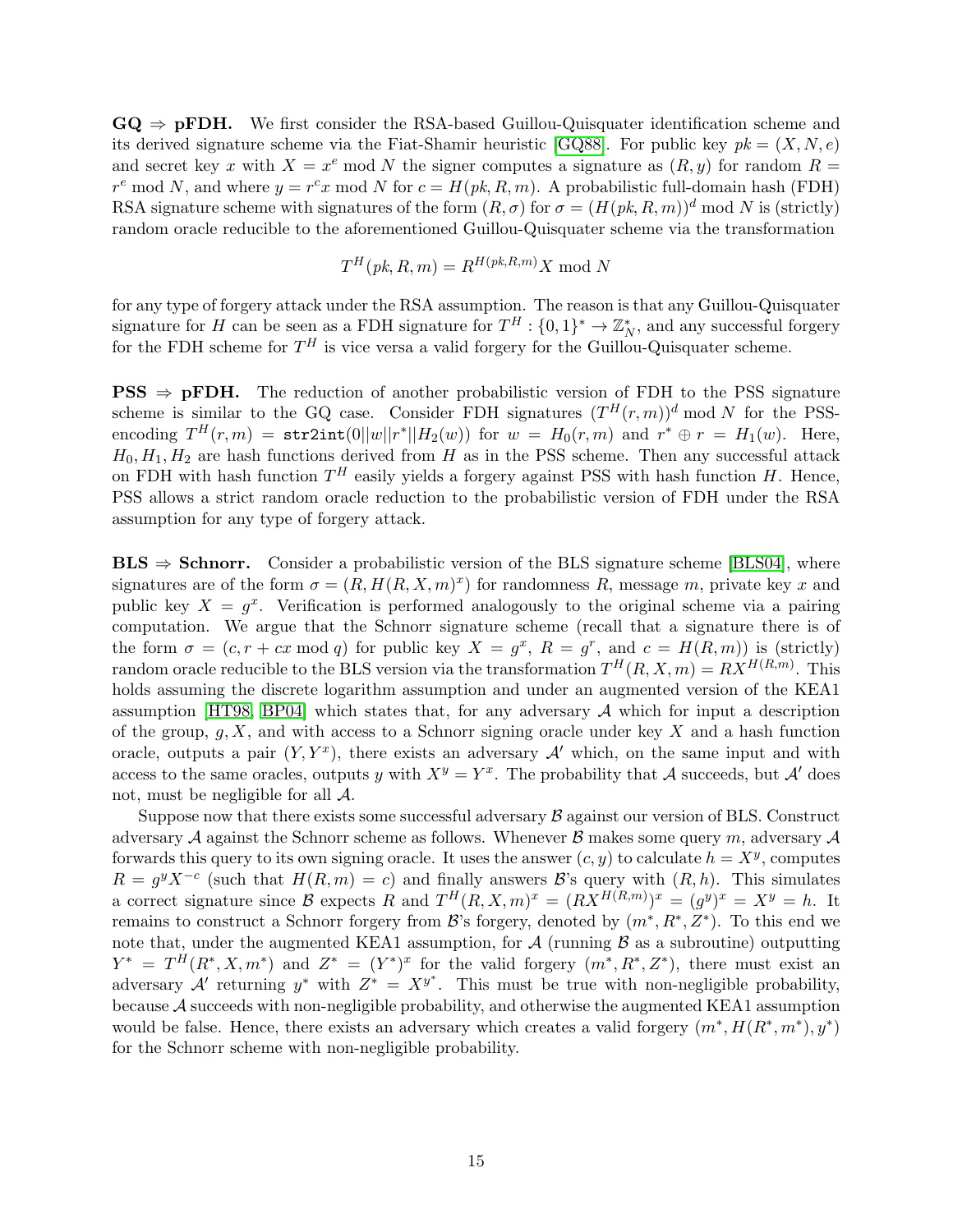## Acknowledgments

We thank the anonymous reviewers and Mihir Bellare for valuable comments. We also thank Anja Lehmann, Adam O'Neill, and Tom Ristenpart for listening to this idea and providing feedback at an early stage. Both authors are supported by grants Fi 940/2-1 and Fi 940/4-1 of the German Research Foundation (DFG). This work was also supported by CASED (www.cased.de).

# References

- <span id="page-15-3"></span>[ABR01] Michel Abdalla, Mihir Bellare, and Phillip Rogaway. The oracle Diffie-Hellman assumptions and an analysis of DHIES. In David Naccache, editor, *Topics in Cryptology*  $-CT-RSA$  2001, volume 2020 of Lecture Notes in Computer Science, pages 143–158, San Francisco, CA, USA, April 8–12, 2001. Springer, Berlin, Germany. (Cited on pages [3](#page-2-0) and [10.](#page-9-1))
- <span id="page-15-4"></span>[BBP04] Mihir Bellare, Alexandra Boldyreva, and Adriana Palacio. An uninstantiable randomoracle-model scheme for a hybrid-encryption problem. In Christian Cachin and Jan Camenisch, editors, Advances in Cryptology – EUROCRYPT 2004, volume 3027 of Lecture Notes in Computer Science, pages 171–188, Interlaken, Switzerland, May 2–6, 2004. Springer, Berlin, Germany. (Cited on pages [3](#page-2-0) and [4.](#page-3-2))
- <span id="page-15-1"></span>[BF05] Alexandra Boldyreva and Marc Fischlin. Analysis of random oracle instantiation scenarios for OAEP and other practical schemes. In Victor Shoup, editor, Advances in Cryptology – CRYPTO 2005, volume 3621 of Lecture Notes in Computer Science, pages 412–429, Santa Barbara, CA, USA, August 14–18, 2005. Springer, Berlin, Germany. (Cited on page [2.](#page-1-1))
- <span id="page-15-2"></span>[BF06] Alexandra Boldyreva and Marc Fischlin. On the security of OAEP. In Xuejia Lai and Kefei Chen, editors, Advances in Cryptology – ASIACRYPT 2006, volume 4284 of Lecture Notes in Computer Science, pages 210–225, Shanghai, China, December 3–7, 2006. Springer, Berlin, Germany. (Cited on page [2.](#page-1-1))
- <span id="page-15-6"></span>[BLS04] Dan Boneh, Ben Lynn, and Hovav Shacham. Short signatures from the Weil pairing. Journal of Cryptology, 17(4):297–319, September 2004. (Cited on pages [4,](#page-3-2) [14,](#page-13-0) and [15.](#page-14-0))
- <span id="page-15-7"></span>[BP04] Mihir Bellare and Adriana Palacio. The knowledge-of-exponent assumptions and 3 round zero-knowledge protocols. In Matthew Franklin, editor, Advances in Cryptology – CRYPTO 2004, volume 3152 of Lecture Notes in Computer Science, pages 273–289, Santa Barbara, CA, USA, August 15–19, 2004. Springer, Berlin, Germany. (Cited on pages [4](#page-3-2) and [15.](#page-14-0))
- <span id="page-15-0"></span>[BR93] Mihir Bellare and Phillip Rogaway. Random oracles are practical: A paradigm for designing efficient protocols. In V. Ashby, editor, ACM CCS 93: 1st Conference on Computer and Communications Security, pages 62–73, Fairfax, Virginia, USA, November 3–5, 1993. ACM Press. (Cited on page [1.](#page-0-0))
- <span id="page-15-5"></span>[BR96] Mihir Bellare and Phillip Rogaway. The exact security of digital signatures: How to sign with RSA and Rabin. In Ueli M. Maurer, editor, Advances in Cryptology – EUROCRYPT'96, volume 1070 of Lecture Notes in Computer Science, pages 399–416, Saragossa, Spain, May 12–16, 1996. Springer, Berlin, Germany. (Cited on pages [4](#page-3-2) and [14.](#page-13-0))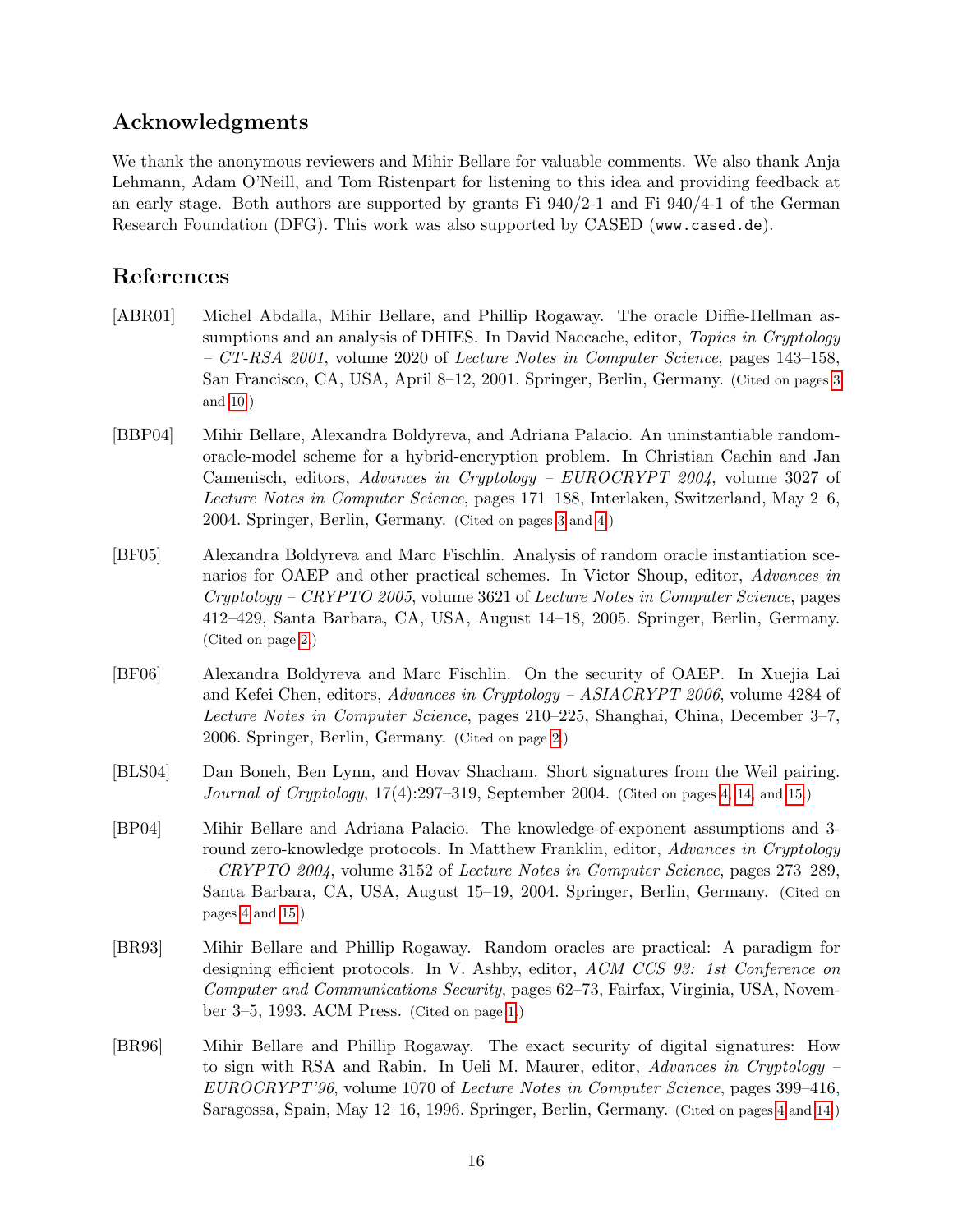- <span id="page-16-0"></span>[CGH98] Ran Canetti, Oded Goldreich, and Shai Halevi. The random oracle methodology, revisited (preliminary version). In 30th Annual ACM Symposium on Theory of Computing, pages 209–218, Dallas, Texas, USA, May 23–26, 1998. ACM Press. (Cited on page [2.](#page-1-1))
- <span id="page-16-3"></span>[CKS09] David Cash, Eike Kiltz, and Victor Shoup. The twin DiffieHellman problem and applications. Journal of Cryptology,  $22(4):470-504$ , October 2009. (Cited on pages [3,](#page-2-0) [4,](#page-3-2) [10,](#page-9-1) and [12.](#page-11-0))
- <span id="page-16-5"></span>[Cor00] Jean-S´ebastien Coron. On the exact security of full domain hash. In Mihir Bellare, editor, Advances in Cryptology – CRYPTO 2000, volume 1880 of Lecture Notes in Computer Science, pages 229–235, Santa Barbara, CA, USA, August 20–24, 2000. Springer, Berlin, Germany. (Cited on page [4.](#page-3-2))
- <span id="page-16-2"></span>[CS03] Ronald Cramer and Victor Shoup. Design and analysis of practical public-key encryption schemes secure against adaptive chosen ciphertext attack. SIAM Journal on Computing,  $33(1):167-226$ ,  $2003$ . (Cited on pages [3,](#page-2-0) [10,](#page-9-1) and [12.](#page-11-0))
- <span id="page-16-7"></span>[DHT11] Yevgeniy Dodis, Iftach Haitner, and Aris Tentes. On the (in)security of RSA signatures. Cryptology ePrint Archive, Report 2011/087, 2011. <http://eprint.iacr.org/>. (Cited on page [4.](#page-3-2))
- <span id="page-16-6"></span>[DOP05] Yevgeniy Dodis, Roberto Oliveira, and Krzysztof Pietrzak. On the generic insecurity of the full domain hash. In Victor Shoup, editor, Advances in Cryptology – CRYPTO 2005, volume 3621 of Lecture Notes in Computer Science, pages 449–466, Santa Barbara, CA, USA, August 14–18, 2005. Springer, Berlin, Germany. (Cited on page [4.](#page-3-2))
- <span id="page-16-10"></span>[FLR+10] Marc Fischlin, Anja Lehmann, Thomas Ristenpart, Thomas Shrimpton, Martijn Stam, and Stefano Tessaro. Random oracles with(out) programmability. In Masayuki Abe, editor, Advances in Cryptology –  $ASIACRYPT$  2010, volume 6477 of Lecture Notes in Computer Science, pages 303–320, Singapore, December 5–9, 2010. Springer, Berlin, Germany. (Cited on page [5.](#page-4-0))
- <span id="page-16-8"></span>[GK03] Shafi Goldwasser and Yael Tauman Kalai. On the (in)security of the Fiat-Shamir paradigm. In 44th Annual Symposium on Foundations of Computer Science, pages 102– 115, Cambridge, Massachusetts, USA, October 11–14, 2003. IEEE Computer Society Press. (Cited on page [4.](#page-3-2))
- <span id="page-16-4"></span>[GQ88] Louis C. Guillou and Jean-Jacques Quisquater. A practical zero-knowledge protocol fitted to security microprocessor minimizing both trasmission and memory. In C. G. Günther, editor, Advances in Cryptology –  $EUROCRYPT'88$ , volume 330 of Lecture Notes in Computer Science, pages 123–128, Davos, Switzerland, May 25–27, 1988. Springer, Berlin, Germany. (Cited on pages [4,](#page-3-2) [14,](#page-13-0) and [15.](#page-14-0))
- <span id="page-16-9"></span>[HT98] Satoshi Hada and Toshiaki Tanaka. On the existence of 3-round zero-knowledge protocols. In Hugo Krawczyk, editor, Advances in Cryptology – CRYPTO'98, volume 1462 of Lecture Notes in Computer Science, pages 408–423, Santa Barbara, CA, USA, August 23–27, 1998. Springer, Berlin, Germany. (Cited on pages [4](#page-3-2) and [15.](#page-14-0))
- <span id="page-16-1"></span>[KOS10] Eike Kiltz, Adam O'Neill, and Adam Smith. Instantiability of RSA-OAEP under chosen-plaintext attack. In Tal Rabin, editor, Advances in Cryptology – CRYPTO 2010,